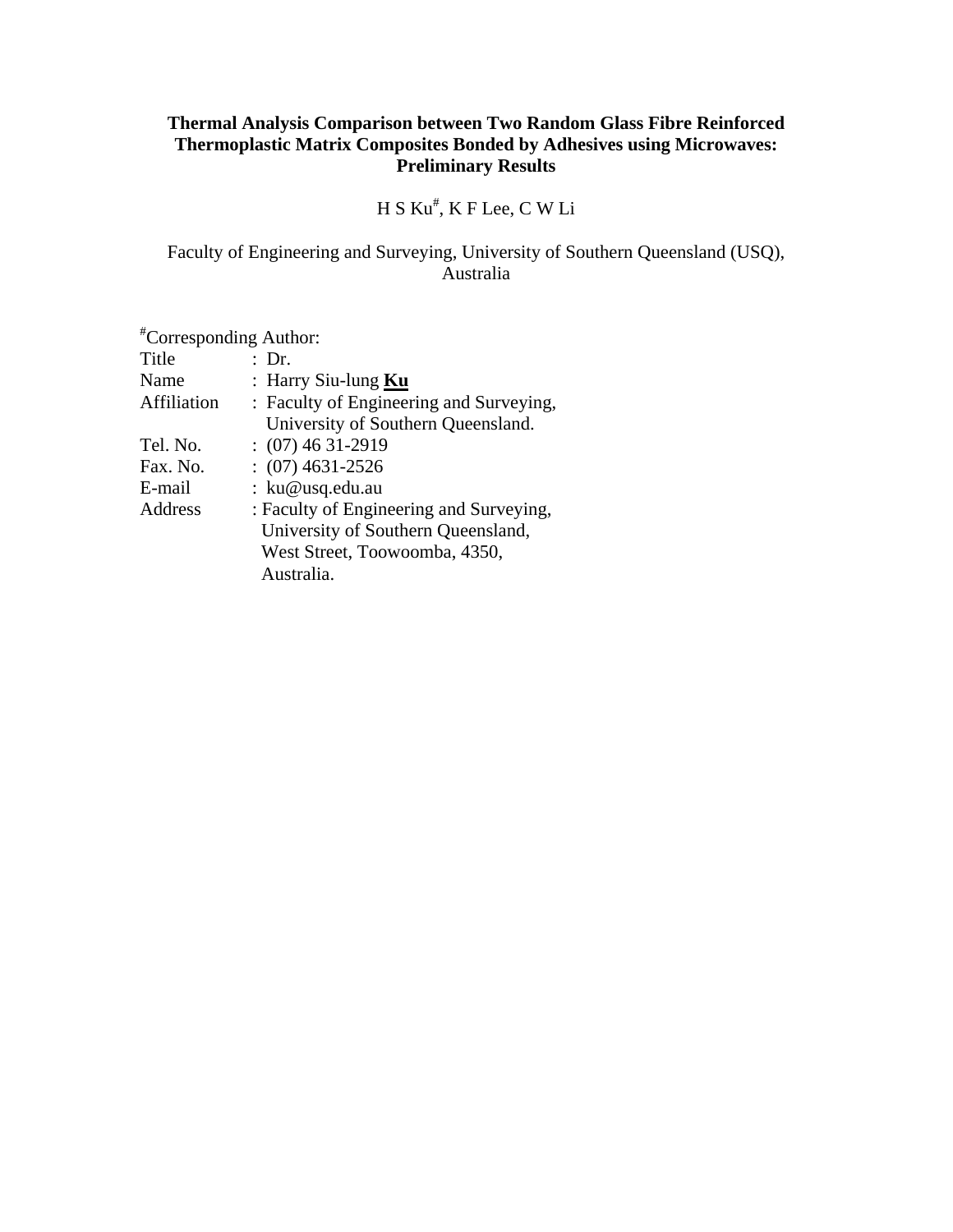**Abstract:** This paper compares the thermal analysis of two types of random glass fibre reinforced thermoplastic matrix composites joined by adhesives using microwave energy. Fixed frequency, 2.45 GHz, microwave facility is used to join thirty three percent by weight random glass fibre reinforced polystyrene composite [PS/GF (33%)] and thirty three percent by weight random glass fibre reinforced low density polyethylene composite [LDPE/GF (33%)]. The facility used is shown in Figure 1. With a given power level, the composites were exposed to various exposure times to microwave irradiation. The primer or coupling agent used was 5-minute two-part adhesive. The heat distribution of the samples of the two types of composites was analysed and compared. The relationship between the heat distribution and the lap shear strength of the samples was also compared and discussed.

*Keywords:* microwave irradiation, complex relative permittivity, loss tangent, glass fibrereinforced thermoplastic composites, lap shear strength, Araldite and heat distribution.

### **1. Introduction**

This paper extends the applications horizon of microwaves in the area of reinforced thermoplastic composites joining, and places emphasis on the thermal analysis during joining process and its relationship with the lap shear strength of the joints. The material properties of greatest importance to microwave processing of a dielectric are the complex relative permittivity  $ε = ε' - jε''$  and the loss tangent, tan  $δ = ε''/ ε' [1, 2]$ . The real part of the permittivity,  $\varepsilon'$ , sometimes called the dielectric constant, mostly determines how much of the incident energy is reflected at the air-sample interface, and how much is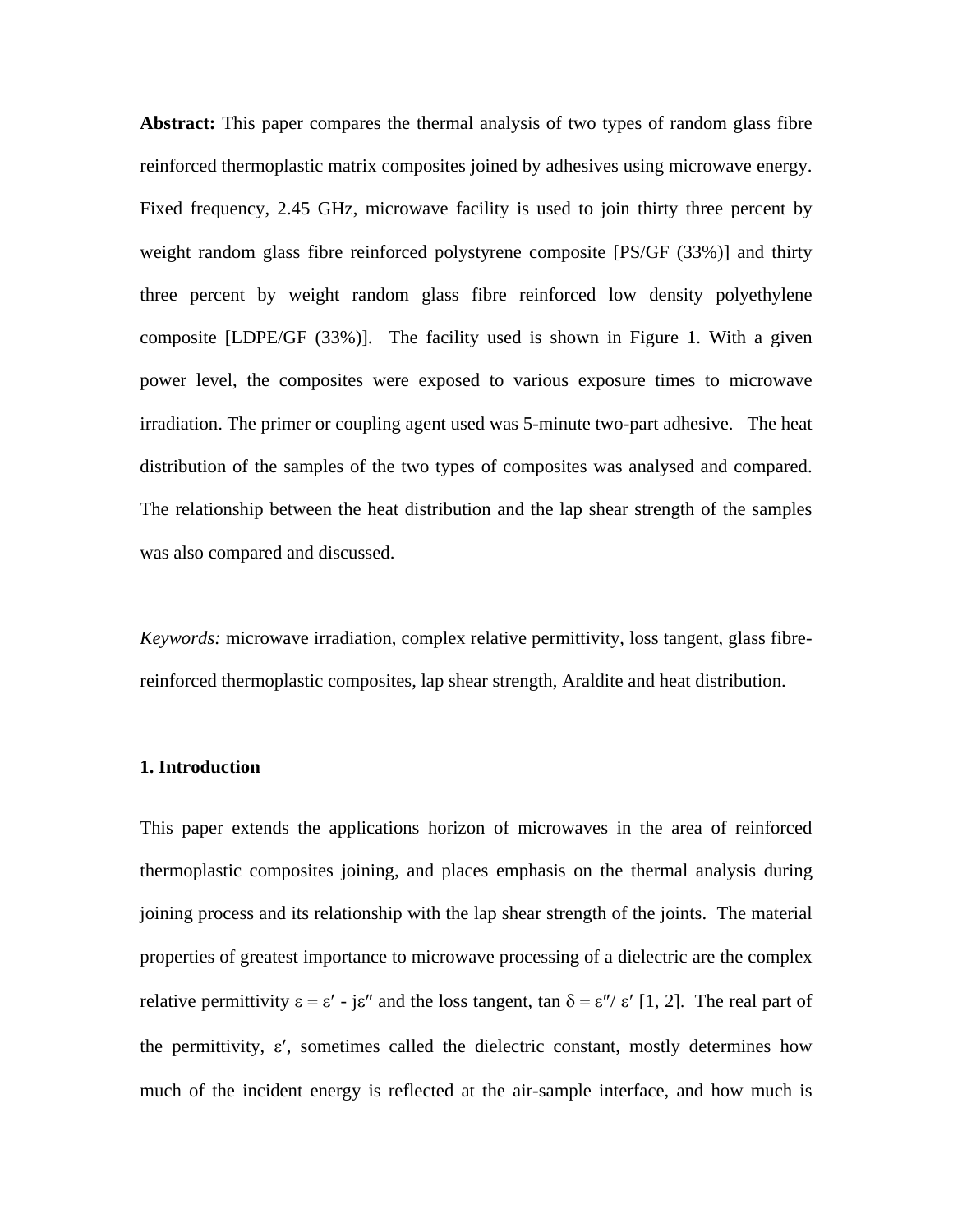absorbed. The most important property in microwave processing is the loss tangent, tan  $\delta$ , which predicts the ability of the material to convert the absorbed energy into heat. In this study low-density polyethylene and polystyrene are the thermoplastic matrices used. Low density polyethylene (LDPE) was selected as the thermoplastic matrix for study because there was a successful case of joining a composite with high-density polyethylene (HDPE) as a matrix using microwave energy and it was believed that LDPE would couple better to microwaves as its cyrstallinity is lower than that of HPDE [2, 3]. In addition, polyethylene is used more than any other thermoplastic polymers. However, the composite was not readily available in the Australian market and manufactured specially for the project in the Plastic and Rubber Training and Education Centre (PARTEC) in Brisbane, Australia. A polystyrene (PS) matrix was also chosen; first because it is a common thermoplastic polymer matrix and second because its loss tangent is very near to that of LDPE and thus a comparison could be made later on [4-6]. The composite was also manufactured by PARTEC.

## **2. Microwave Facilities Configuration**

The equipment is built around a modified commercial microwave oven. The two magnetrons were removed from the original locations and one of them (0.8 kW) is relocated onto the top of the oven cavity via a piece of WR340 waveguide. Another piece of waveguide with slits opened for positioning the test pieces is placed upright in the oven cavity so as to avoid hazardous radiation. The upper end was fitted with a flange connected to the magnetron mounted on top of the oven. The lower end is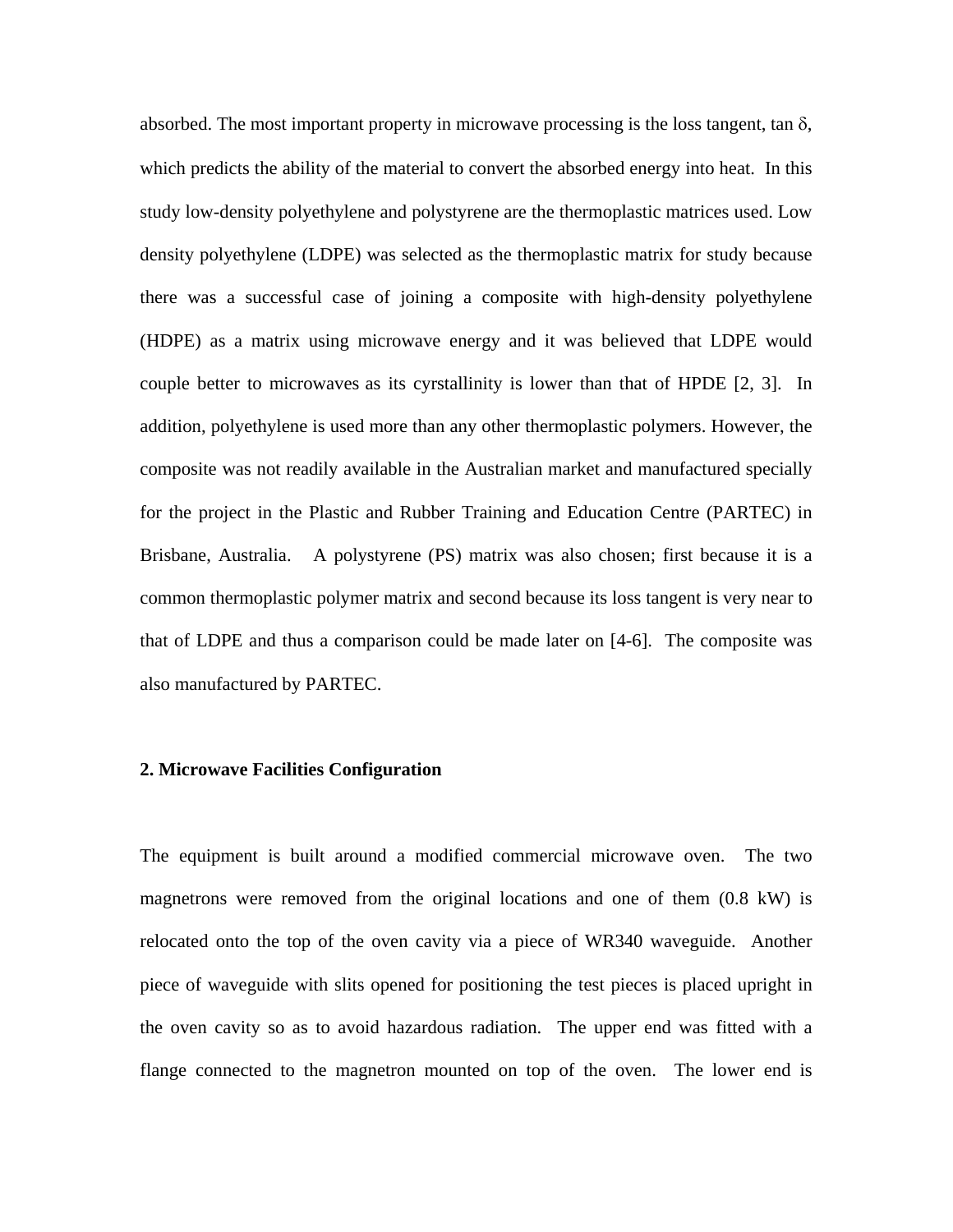similarly attached to an additional length of waveguide containing a shorting plunger. With reference to Figure 1, the incident waves are generated by the magnetron. They travel downwards through three sections of WR340 waveguide and interact with the test pieces located in the second section before being reflected back by the top face of the adjustable plunger. The two mirror image test pieces were cut using a band saw from a standard tensile test piece for composite materials. The lapped area was made 20 mm x 10 mm. The lapped areas were first roughened by rubbing them against coarse, grade 80, emery paper. They were then cleaned by immersing them in methanol and allowed to dry in air before applying 1.5 to 2 cubic millimetres of Araldite onto both surfaces. After applying the filler, the two pieces were tightened by a dielectric band, which encircled the lapped areas four times. After tightening with a dielectric band, the two halves of the test pieces were positioned in the slot across the waveguide. The test pieces were then exposed to two different power levels of 400W and 800W with varying time of microwave exposure. The test pieces were allowed to cool to room temperature or below  $60^{\circ}$ C before being lap shear tested to obtain maximum bond strength [7].

#### **3. Temperature Distribution**

After bonding, the temperatures at different locations, noted by  $E_{L4}$ ,  $E_{L3}$ ,  $E_{L2}$ ,  $E_{L1}$ ,  $E$ ,  $E_{R1}$ ,  $E_{R2}$ ,  $E_{R3}$ ,  $E_{R4}$  (Figure 2) were measured using infrared thermometer. Referring to Figure 2, microwaves travelled from the top of the test pieces but the hottest spots of the sample were expected on the lap area and along the points,  $E_{L4}$ ,  $E_{L3}$ ,..., $E$ , ..., $E_{R3}$  and  $E_{R4}$ , across the samples. This is because the lap area contained the Araldite, which absorbed the microwave energy and converted it into heat. Figure 3 shows the temperature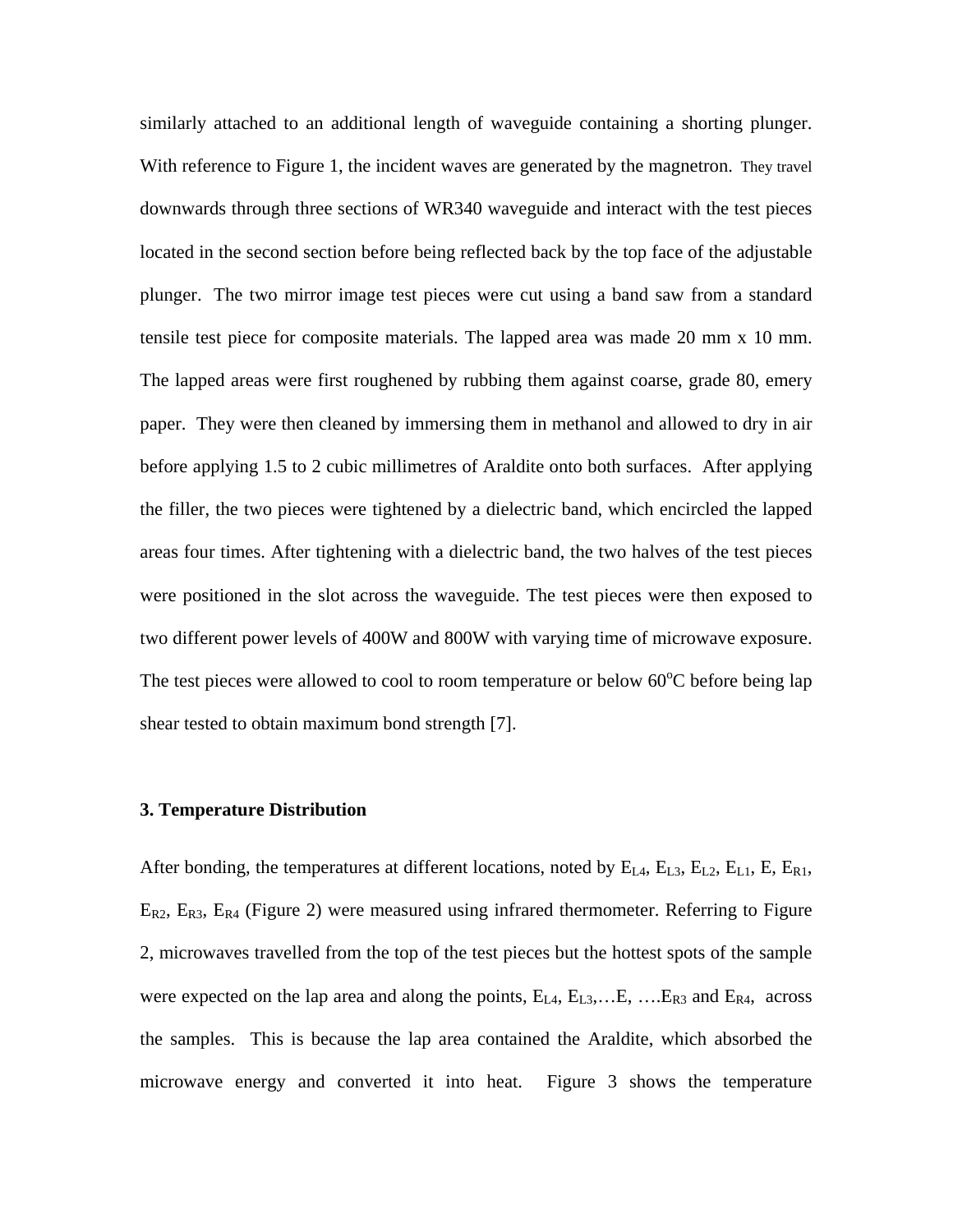distribution of samples of PS/GF (33%) exposed to different duration of microwave irradiation of 800 W. At an exposure time of 60 seconds, the recorded temperatures for points  $E_{L1}$ , E and  $E_{R1}$  were 32 °C, 33 °C and 31.5 °C respectively. The ambient temperature was 21  $^{\circ}$ C. The oven cavity temperature after bonding for 60 seconds of microwave exposure was  $27 \text{ °C}$ . The mid-point of the sample, point E, was hottest and it was 12  $\rm{^{\circ}C}$  higher than the room temperature. The two points adjacent to the midpoint, E, ie,  $E_{L1}$ ,  $E_{R1}$  also recorded significant temperature rise. Furthermore, the longer the time of exposure of the sample to microwave energy, the greater the temperature difference between E and  $E_{L1}$ , and E and  $E_{R1}$  respectively. At shorter duration of microwave irradiation, the angle was obtuse but the temperature was much higher than the ambient temperature.

Figure 4 shows the temperature distribution of samples of PS/GF (33%) exposed to different duration of microwave irradiation of 400 W. At an exposure time of 300 seconds, the recorded temperatures for points  $E_{L1}$ , E and  $E_{R1}$  were 32 °C, 36 °C and 31.5  $\rm ^{o}C$  respectively. The ambient temperature was 21  $\rm ^{o}C$ . The oven cavity temperature after bonding for an exposure time of 240 seconds was  $27^{\circ}$ C. The temperature distribution along the points considered (see Figure 4) is similar to that of the 800 W microwave power exposure in Figure 3. The temperature of points outside the lapped area, ie,  $E_{L4}$ ,  $E_{L3}$ ,  $E_{L2}$  on the left and  $E_{R2}$ ,  $E_{R3}$ ,  $E_{R4}$  on the right were also much higher than the ambient temperature. This is expectable and the reason is the same as in the case of 800 W microwave irradiation mentioned above.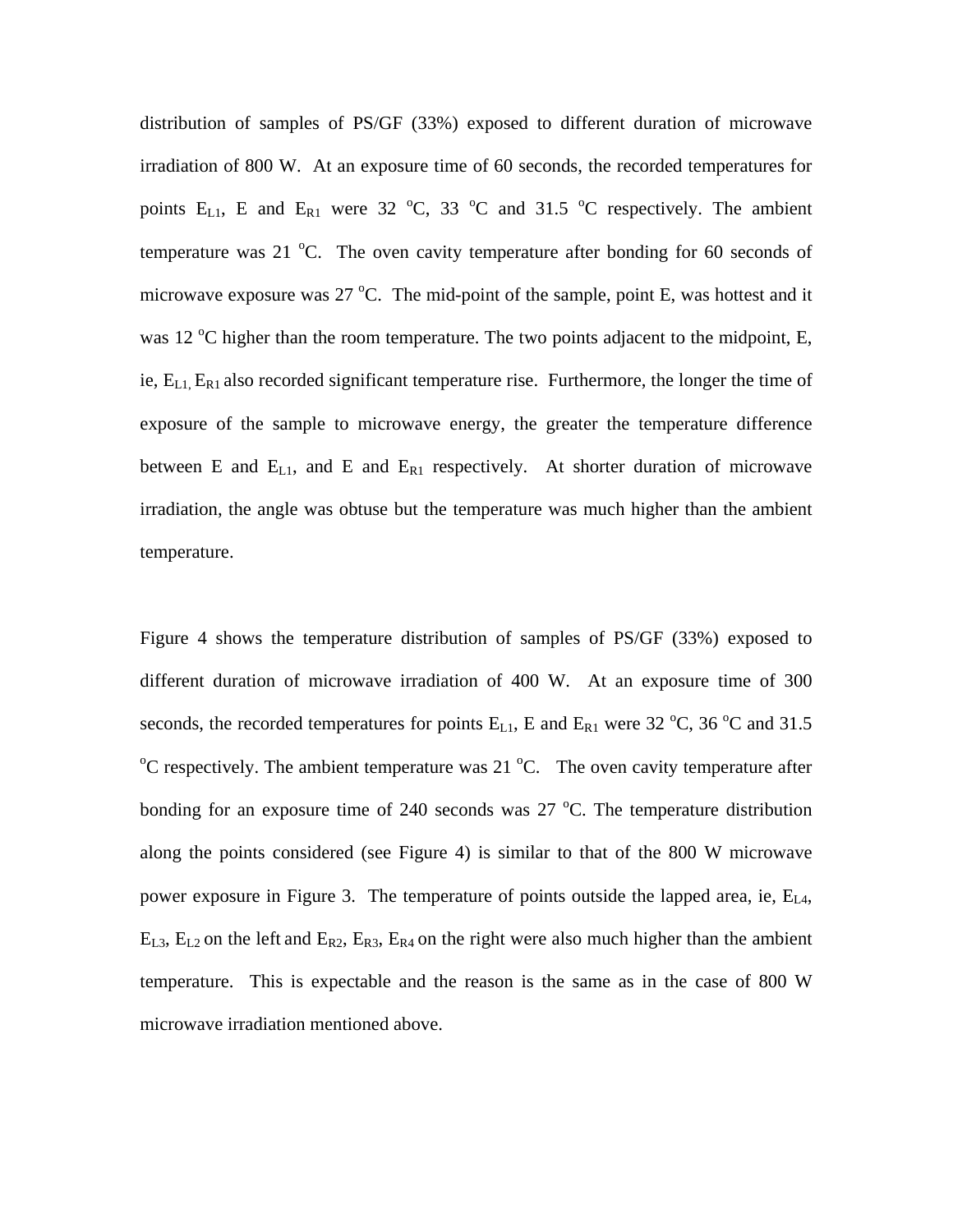Figure 5 shows the temperature distribution of samples of LDPE/GF (33%) exposed to different duration of microwave irradiation of 800 W. At an exposure time of 70 seconds, the recorded temperatures for points  $E_{L1}$ , E and  $E_{R1}$  were 31.5 °C, 33.5 °C and 31.5  $\degree$ C respectively. The ambient temperature was 21  $\degree$ C. The oven cavity temperature after bonding for 70 seconds of microwave exposure was  $27^{\circ}$ C. The mid-point of the sample, point E, was hottest and it was  $12.5 \text{ °C}$  higher than the room temperature.

Figure 6 shows the temperature distribution of samples of LDPE/GF (33%) exposed to different duration of microwave irradiation of 400 W. At an exposure time of 240 seconds, the recorded temperatures for points  $E_{L1}$ , E and  $E_{R1}$  were 32 °C, 34 °C and 31.5  $\rm ^{o}C$  respectively. The ambient temperature was 21  $\rm ^{o}C$ . The oven cavity temperature after bonding for an exposure time of 240 seconds was  $27^{\circ}$ C.

#### **4. Heat Flow and Temperature Gradient**

Figure 7 shows heat flow lines, which spread out from the centre of the test pieces. The temperature did not change uniformly because the ends were not insulated. Bisect the test pieces along the point E and consider the right hand side of them, for two positions along the sample separated by distance dx, the average temperature gradient between the two positions is *dx*  $\frac{d\theta}{dt}$  where  $d\theta$  is the temperature difference between the two positions.

The heat flow along the sample depends on [8]:

i) the temperature gradient 
$$
\frac{\theta_1 - \theta_2}{L}
$$
 along the sample;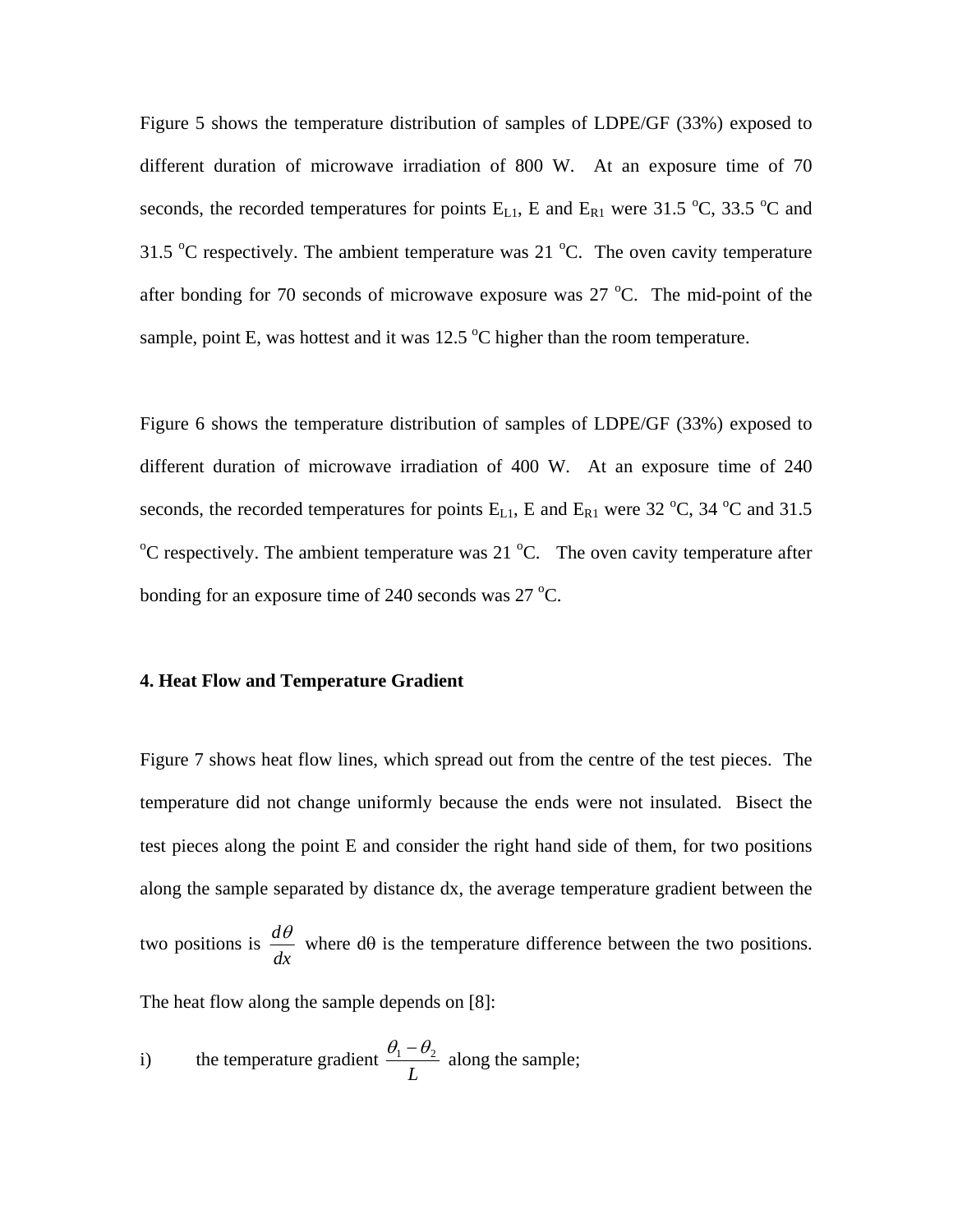- ii) the cross-sectional area of the sample and
- iii) the material of the test piece.

To measure heat flow, the heat energy Q conducted along the test piece in time t must be measured. The heat flow is given by *t <sup>Q</sup>* and it is proportional to

- i) the temperature gradient and
- ii) the cross-sectional area of the test piece.

Therefore, by Fourier's law, *t*  $Q_{\perp}$ *L*  $kA \frac{(\theta_1 - \theta_2)}{2}$  [8]. where  $k =$  thermal conductivity of the material in  $Wm^{-1}K^{-1}$ ;

- $Q =$  heat conducted in time t in seconds;
- $(\theta_1-\theta_2)$ = temperature difference between the centre to end of sample  $(\theta_1 > \theta_2)$  in Kelvin, K;
- A = cross-sectional area in  $m^2$ ;
- $L =$  length of sample in m.

# **5. Heat flow in PS/GF (33%) test pieces**

Referring to Figure 2 and consider the case when the test pieces were exposed to microwave irradition for 60 seconds at a power level of 800 W. Consider the flow of heat from point E to the end of the test piece on the right hand side and use Fourier's law:

$$
\frac{Q}{t} = kA \frac{(\theta_1 - \theta_2)}{L}
$$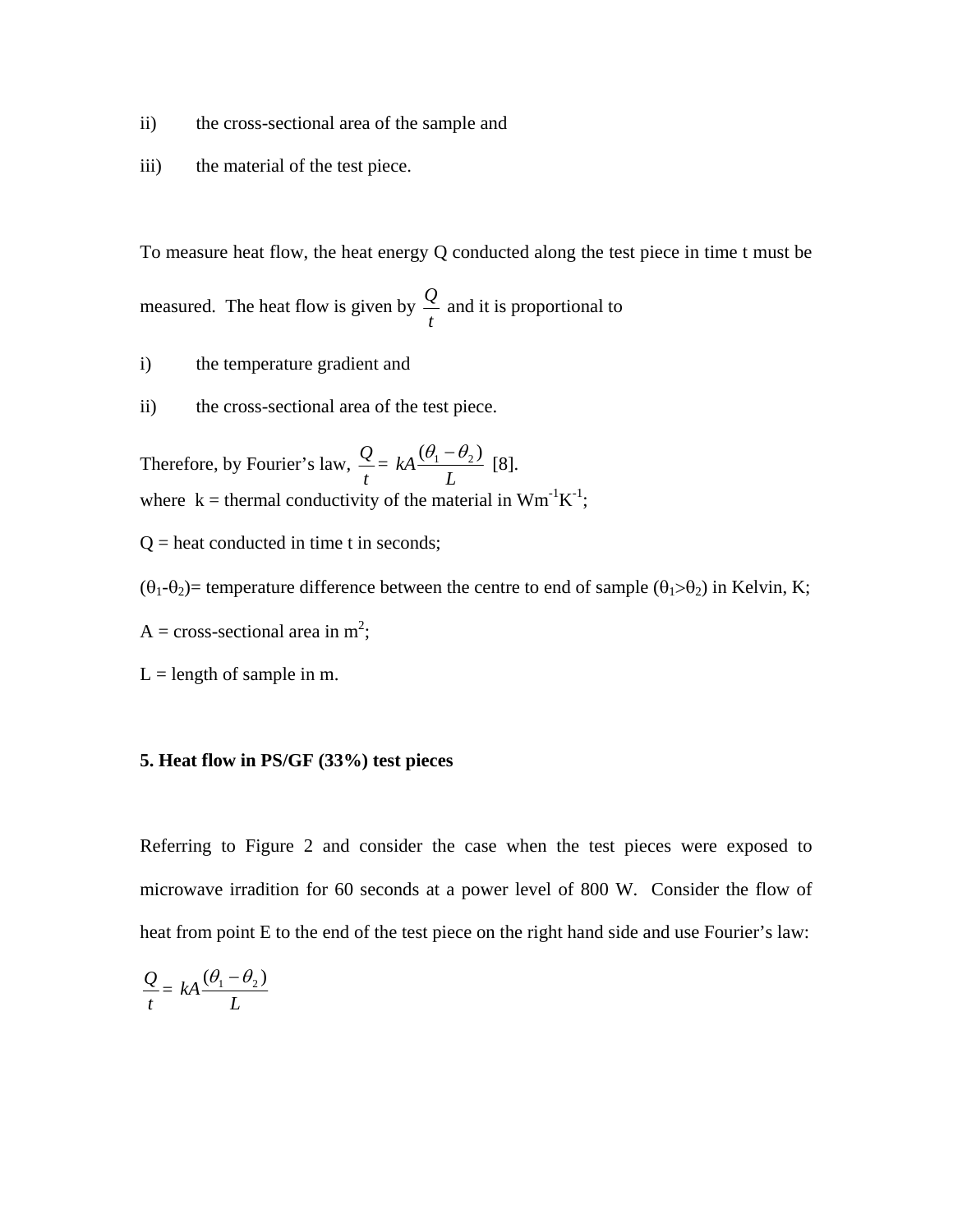The cross sectional area of the test piece, A, varied along the test piece from 10 x 3  $\text{mm}^2$ from points, E to  $E_{R4}$ , to 20 x 3 mm<sup>2</sup> from points  $E_{R4}$  to the end. The equivalent area has to be calculated as follow:

$$
A = \frac{26(60) + 40(30)}{26 + 40} = 41.82
$$
 mm<sup>2</sup>.

The thermal conductivity of PS/GF (33%) was measured to be 0.648  $Wm^{-1}K^{-1}$  [9].

Therefore, heat flow rate from centre point, E to the end

$$
\frac{Q}{t} = kA \frac{(\theta_1 - \theta_2)}{L} = 0.648 \times 41.82 \times 10^{-6} \times \frac{(33 - 27)}{66 \times 10^{-3}} = 2.464 \times 10^{-3} \text{ W}
$$

or energy flow =  $Q = 2.464 \times 10^{-3} \times 60 = 0.148$  J.

Similarly, the heat flow rate, *t*  $\mathcal{Q}$  from points, E to E<sub>R3</sub> and E to E<sub>R2</sub> are 0.585 x 10<sup>-3</sup> W and 0.614 x  $10^{-3}$  W respectively. Furthermore, energy flow, Q from points, E to E<sub>R3</sub> and E to  $E_{R1}$  are 0.194 J and 0.204 J respectively. The values for *t <sup>Q</sup>* and Q are very small and are due to the small value of thermal conductivity of PS/GF (33%).

Now consider the heat absorbed by different sections of the test pieces. With reference to Figure 8, Equation 1 and Equation 2 are not linear and they represent the change of temperature with positions along the test pieces to the left of the centre point, E and to the right of it respectively. The slope of polynomials at a particular point along the sample represents the temperature gradient on that location. They can be obtained by LaGrange quadratic interpolation [10]. As manual method is tedious, MATLAB 6 software package is used to obtain the two equations.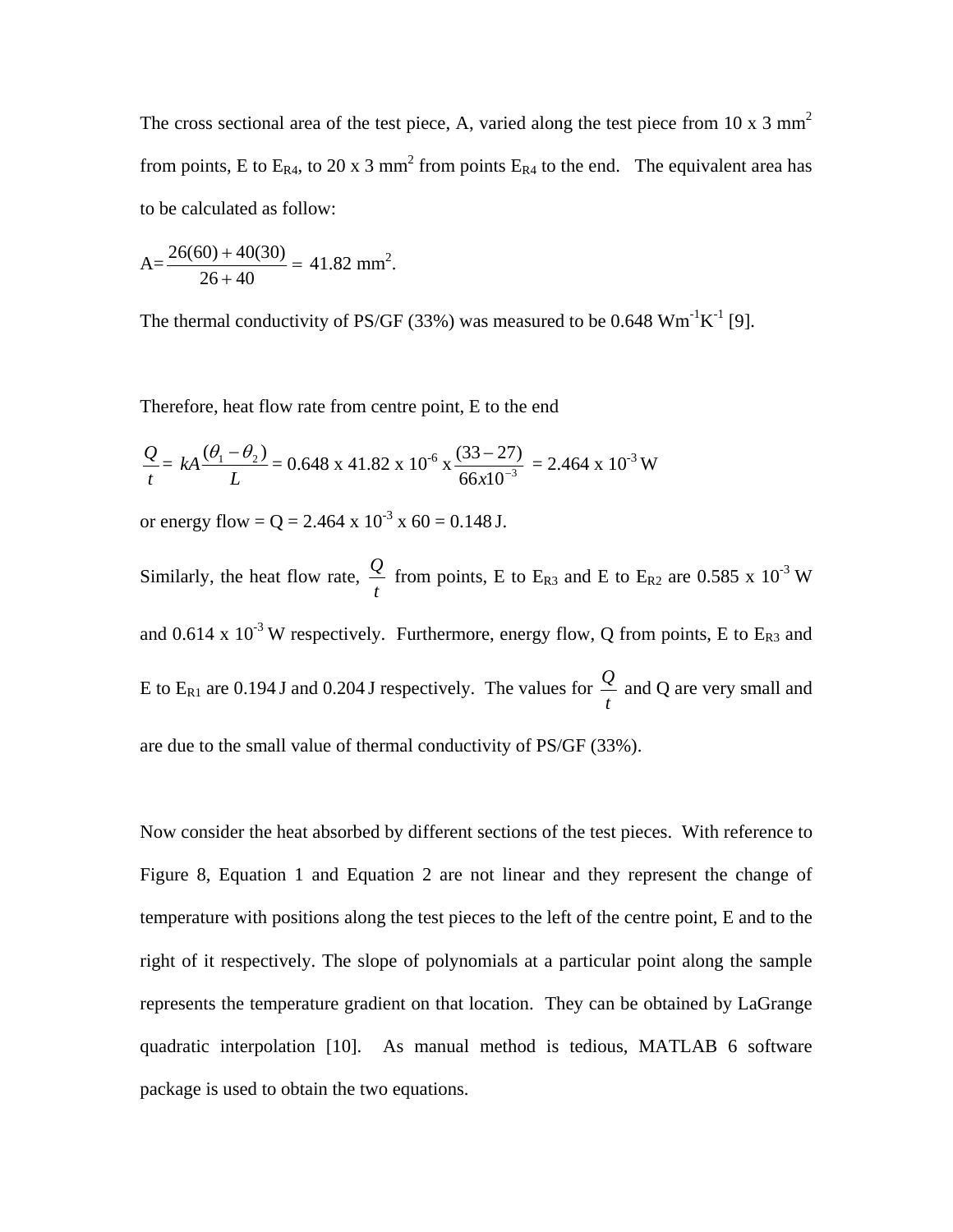The coefficients of this polynomial (Equation 1) are 0. 00000052, 0.00007325, 0.0034, 0.056623, 0.40079 and 33. The polynomial values will then be computed. Therefore,  $T(1) = 0.00000052x^5 + 0.00007325x^4 + 0.0034x^3 + 0.056623x^2 + 0.40079x + 33$ Similarly, Equation 2 is

$$
T(l) = -0.00000052x^{5} + 0.00007325x^{4} - 0.0034x^{3} + 0.056623x^{2} - 0.40079x + 33
$$

From these two equations, the temperature of a particular location along the samples can be easily computed. Equations 1 and 2 for other duration of exposure to microwaves at power levels of 400 W and 800 W can be similarly obtained. In addition, by substituting the values of maximum temperature at positions E (see Figure 10) for each duration of exposure to *CONV* function in MATLAB, a polynomial, Equation  $3 = -0.0000087x^5 +$  $0.000160x^4 - 0.01115x^3 + 0.3633x^2 - 5.4x + 0.955$  for finding the temperature at location E in the test pieces and at a particular duration of exposure to microwaves can be obtained. By using Equation 3, and Equations 1 and 2 for different duration of exposure, the temperatures along the samples at a particular time of exposure can be estimated.

The specific heat capacity of PS/GF (33%) was simulated from those of its constituents and was found to be 1061 Jkg  ${}^{1}K^{1}$  [9]. By referring to Figure 2, the total energy, Q, absorbed by the test pieces during their exposure to microwave irradiation can be estimated by dividing the test pieces into sections of different temperatures. Consider the section of E and  $E_{R1}$  of PS/GF (33%), the temperature of E and  $E_{R1}$  after exposing to microwaves of 800 W for 70 seconds were  $33.5\text{ °C}$  and  $31.5\text{ °C}$  respectively. Their

average temperature was 2  $\frac{33^{\circ}C + 31.5^{\circ}C}{2} = 32.25^{\circ}C$ . The volume of the section = 10 mm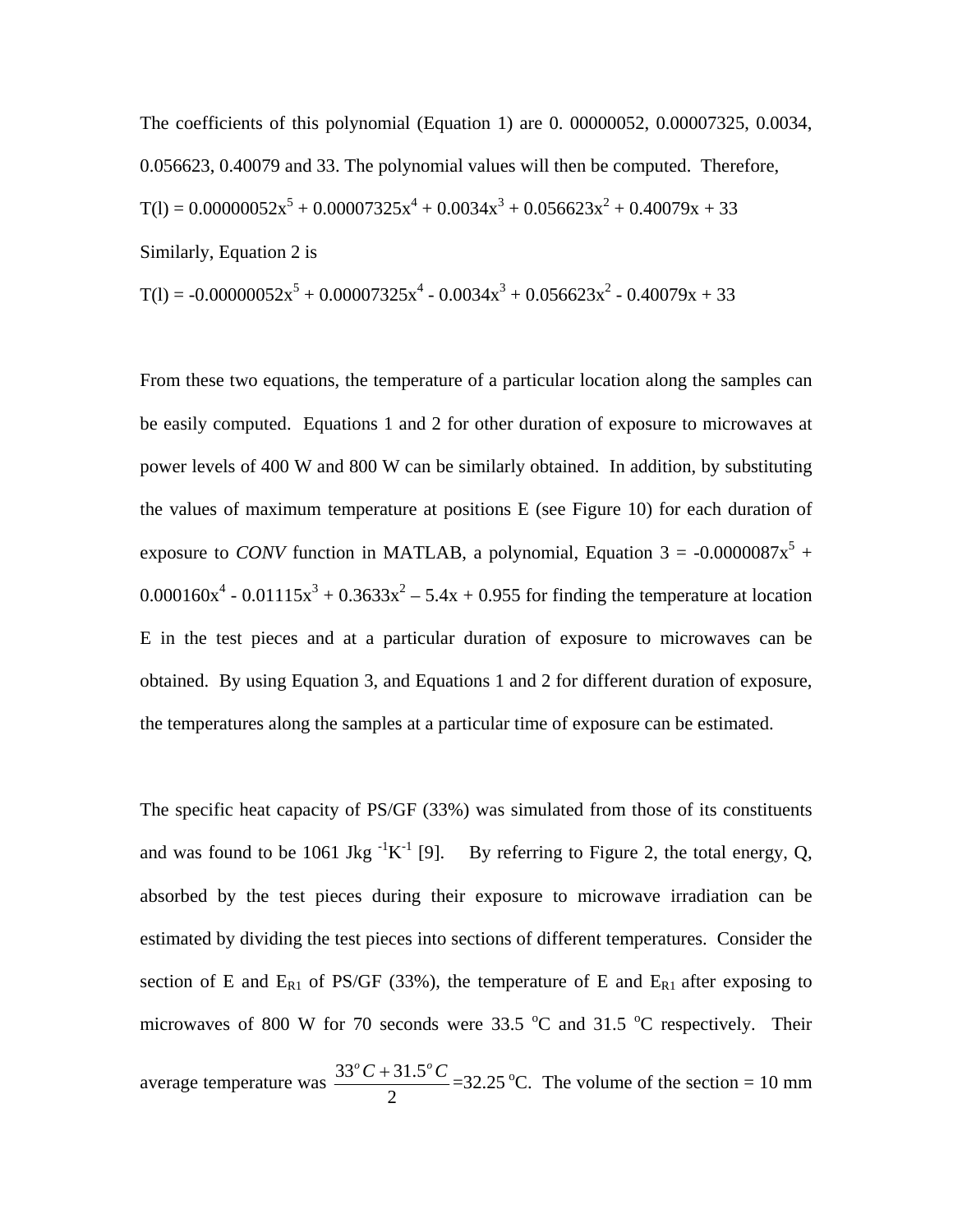x 10 mm x 3 mm x 2 (lapped area) = 600 mm<sup>3</sup>. The volumes and average temperatures of the other sections of the test pieces were similarly calculated and were tabled in Table 1. The mass of the test pieces was 9.80 g. Since the total volume of the test pieces was 6200 mm<sup>3</sup> or 6.2 cm<sup>3</sup>, the density of PS/GF (33%) =  $\frac{mass}{volume} = \frac{9.80g}{6.2cm^3}$ *cm g volume*  $\frac{mass}{\sqrt{1.1}} = \frac{9.80g}{\sqrt{1.1}} = 1.58 \text{ g/cm}^3.$ 

The mass of section E and  $E_{R1}$  = volume x density = 0.6 cm<sup>3</sup> x 1.58 g/ cm<sup>3</sup> = 0.95 g. The microwave power absorbed

 $=$  (mass) x (specific heat capacity) x (rise in temperature)

$$
= 0.95g \times 1061 \text{ Jkg}^{-1} \text{K}^{-1} \times [(32.25 + 273) \text{ K} - (21 + 273) \text{ K}] = 11.339 \text{ J}
$$

The mass and energy absorbed of other sections can be similarly calculated and are shown in Table 2. The total energy absorbed by the test pieces was the sum of energy absorbed by each section was 86 J.

The heat energy stored in the section  $E_{R4}$  and the end of the test piece on the right hand side was 13.241 J, it was found that this is much larger than the heat energy flow from E to the same end of the test piece (0.148 J). It can be argued that the heat energy in section  $E_{R4}$  and the end of the sample came mainly from the absorption of microwave and then conversion of the radiation into heat by that part of the test piece. Only very small amount, probably, 0.2 % came from heat flow from the centre of the sample, E. Despite the low loss of the composite material, PS/GF (33%), the heat generated in the test pieces came overwhelmingly from the microwave absorption and then conversion of the irradiation into heat by the samples.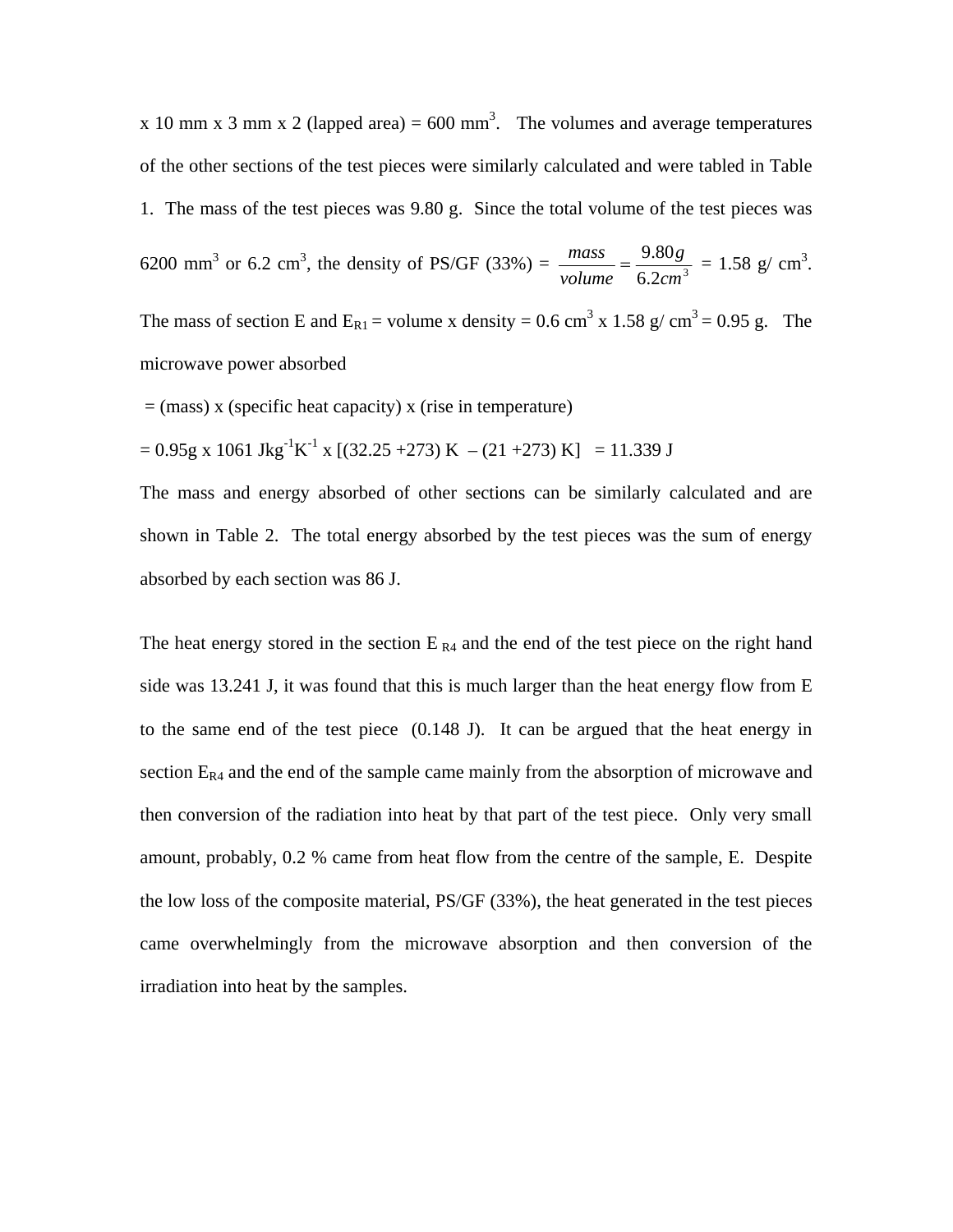### **6. Heat flow in LDPE/GF (33%) test pieces**

Referring to Figure 2, the cross sectional area of the test piece, A, varied along the test piece from 10 x 3 mm<sup>2</sup> from points, E to E<sub>R4</sub>, to 20 x 3 mm<sup>2</sup> from points E<sub>R4</sub> to the end. The equivalent area is the same as above and equals  $41.82 \text{ mm}^2$ . The thermal conductivity of LDPE/GF (33%) was simulated from its constituents and was found to be  $0.8692$  Wm<sup>-1</sup>K<sup>-1</sup> [9]

Therefore, heat flow rate from centre point, E to the end

$$
\frac{Q}{t} = kA \frac{(\theta_1 - \theta_2)}{L} = 0.8692 \times 41.82 \times 10^{-6} \times \frac{(33.5 - 27)}{66 \times 10^{-3}} = 3.58 \times 10^{-3} \text{ W}
$$

or energy flow =  $Q = 3.58 \times 10^{-3} \times 70 = 0.251 J$ 

A heat flow and temperature gradient for LDPE/GF (33%) can be similarly generated as in the case of PS/GF (33%) (Figure 8). Equations 1 and 2 for LDPE/GF (33%) are:  $T(1) = 0.00000052x^5 + 0.00007215x^4 + 0.0034x^3 + 0.063876x^2 + 0.56627x + 33.5$ and

$$
T(l) = -0.00000036x^{5} + 0.00005256x^{4} - 0.00259x^{3} + 0.05128x^{2} - 0.50281x + 33.5
$$

By referring to Figure 3, the total energy, Q, absorbed by the test pieces during their exposure to microwave irradiation can be estimated by dividing the test pieces into sections of different temperatures.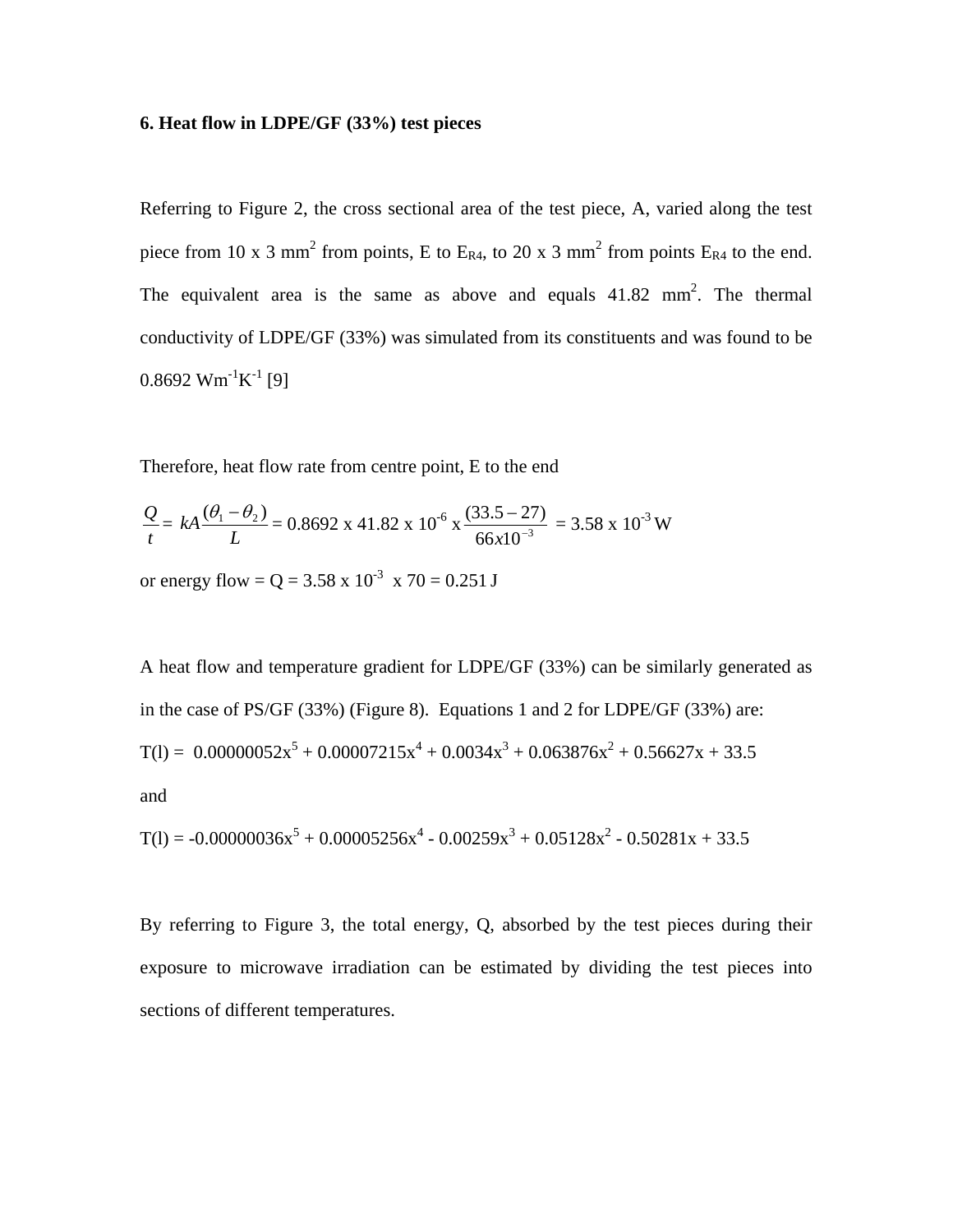The volumes and average temperatures of the all other sections of the test pieces were similarly calculated and were tabled in Table 1. The mass of section E and  $E_{R1}$  = volume x density = 0.6 cm<sup>3</sup> x 1.2 g/ cm<sup>3</sup> = 0.72 g. The microwave power absorbed  $=$  (mass) x (specific heat capacity) x (rise in temperature)

$$
= 0.72g \times 1510 \text{ Jkg}^{-1} \text{K}^{-1} \times [(32.5 + 273) \text{ K} - (21 + 273) \text{ K}] = 12.503 \text{ J}
$$

The mass and energy absorbed of other sections can be similarly calculated and are shown in Table 2. The total energy absorbed by the test pieces was the sum of energy absorbed by each section and was 94.06 J. The heat energy stored in the section  $E_{R4}$  and the end of the test piece on the right hand side was 19.572 J, it was found that this is much larger than the heat energy flow from E to the same end of the test piece (0.251 J). It can be argued that the heat energy in section  $E_{R4}$  and the end of the sample came mainly from the absorption of microwave and then conversion of the radiation into heat by that part of the test piece.

Referring to Table 1, the temperatures at different sections of the test pieces were generally higher in PS/GF (33%) sample even it was exposed to shorter microwave irradiation of 60 seconds than LDPE/GF (33%) sample. This is because PS/GF (33%) had a higher loss than LDPE/GF (33%). Referring to Table 2, the thermal energy absorbed by different sections of the test pieces were generally higher in PS/GF (33%) sample even it was exposed to shorter microwave irradiation of 60 seconds than LDPE/GF (33%) sample. The reason is the same as above.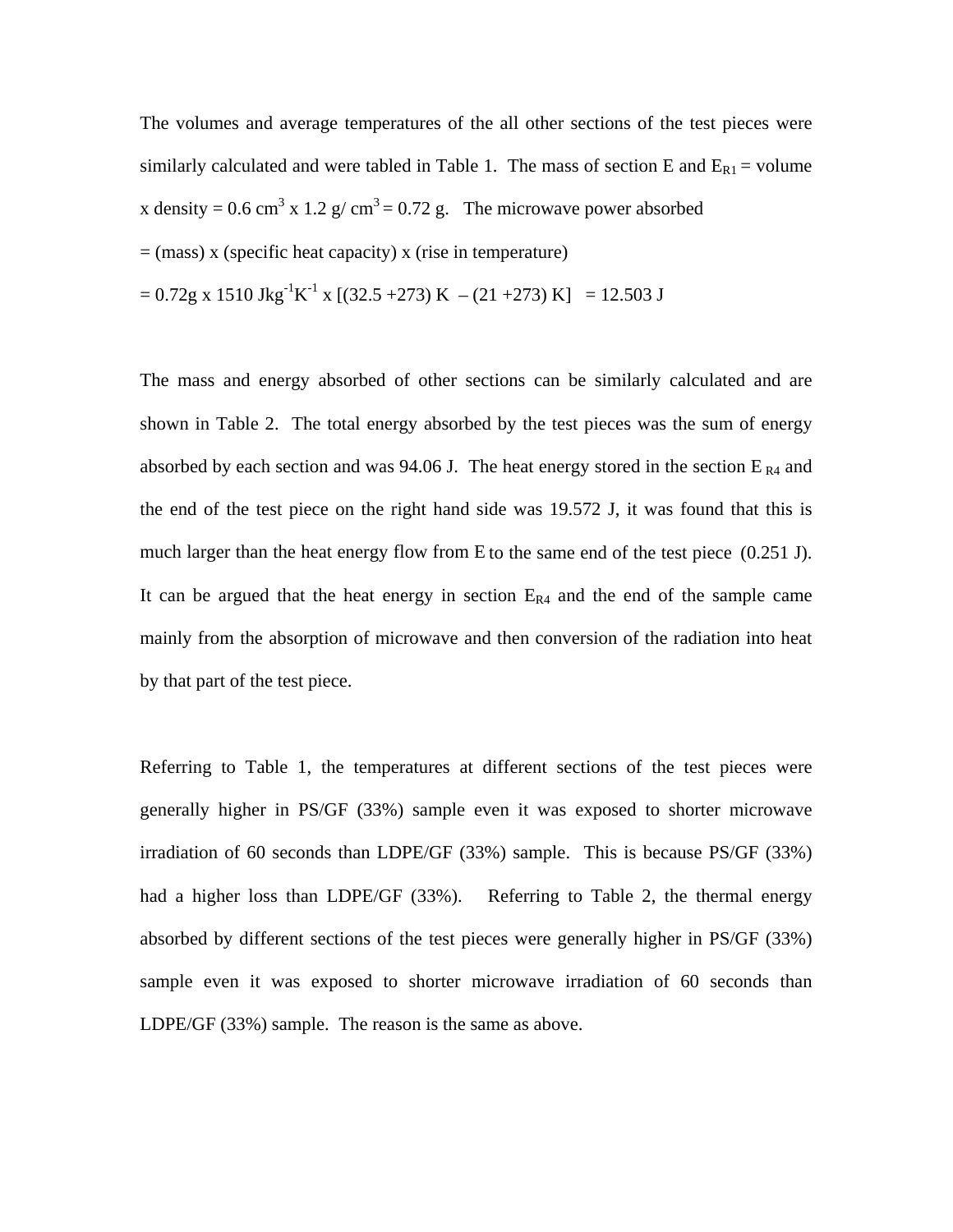### **7. Lap shear strength and temperature distribution for PS/GF (33%)**

The joints were also lap shear tested. A Shimadzu tensile testing machine was used for the lap shear test. A load range of 2000 N and a load rate of 600 N per minute were selected for the test [11]. Figure 9 shows the lap shear strength of  $PS/GF(33%)$  joined by a fixed frequency microwave facility in a slotted rectangular waveguide. The primer used for joining this material was also five minute two part adhesive. It was found that with 400 W power level, peak bond strength was achieved by exposing the test pieces to microwaves for 2 minutes; the lap shear strength,  $326 \text{ N/cm}^2$ , at this exposure duration exceeded that obtained by ambient conditions curing by 17%, but the time required was a mere of 0.2% of its counterpart [12, 13]. For exposure times of one and a half to four and a half minutes, the lap shear strengths obtained using microwave-cured filler were higher than those obtained by allowing the adhesive to set under ambient conditions. With a power level of 800 W (Figure 10), the maximum lap shear strength was 331  $N/cm<sup>2</sup>$  and was achieved when the exposure time was 45 seconds and it exceeded the ambient conditions cured lap shear strength by 19 %, but the time required was only 0.08% of its rival [11, 13]. The lower bond strength obtained, for test pieces exposed to microwaves for over 2 minutes and 45 seconds for power levels of 400 W and 800 W respectively, might be due to over-curing of the adhesive [12].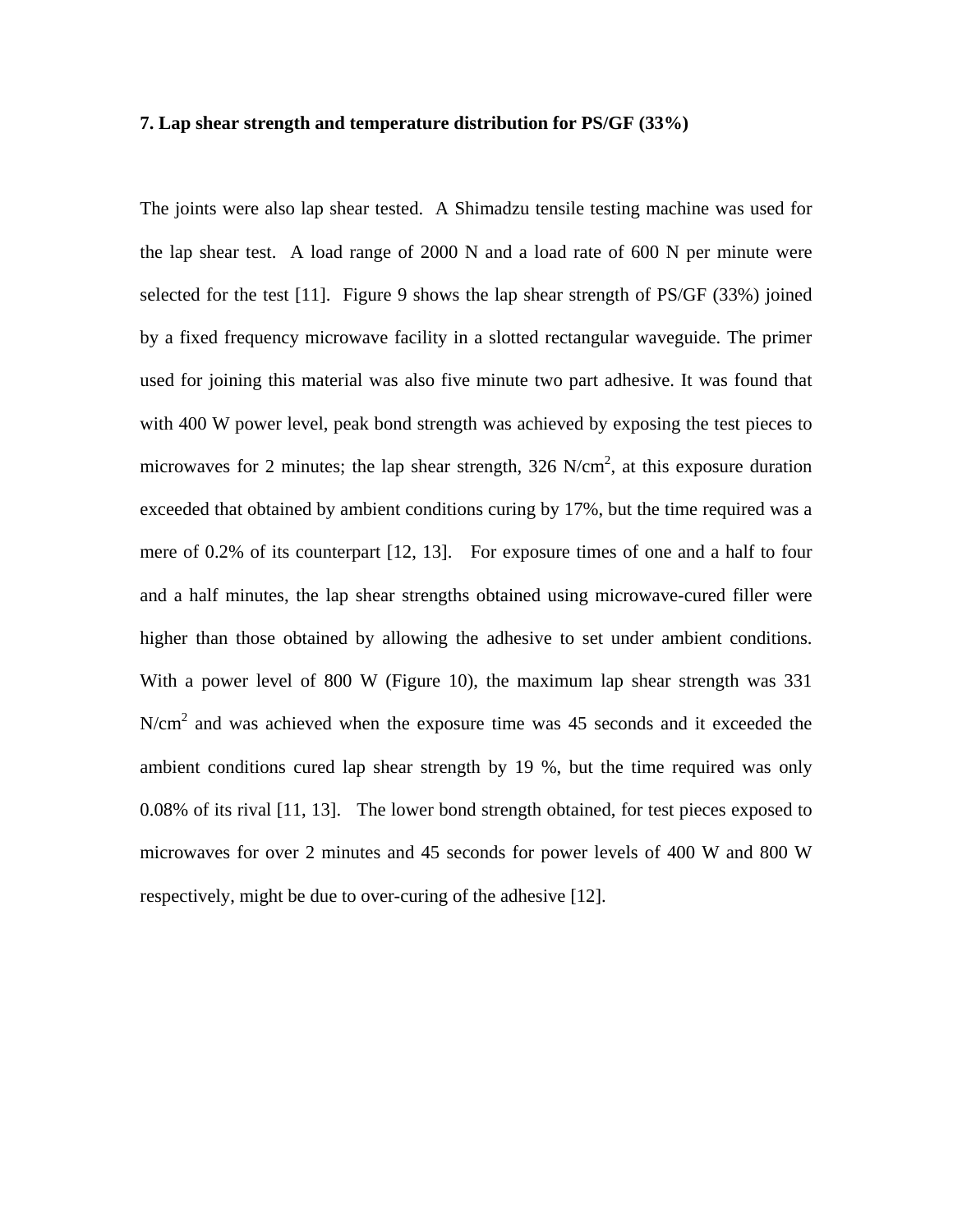Figure 9 shows the relationship of lap shear strengths and temperatures of the centre points of the test pieces with respect to the duration of exposure to 400 W microwave irradiation. The temperatures of the centre points of the test pieces increased steadily with increase in microwave exposure and the lap shear strength showed the same trend but flattened and declined slightly when the exposure time was over 120 seconds. Exposure times of over 300 seconds will deform the samples. Figure 10 shows the relationship of lap shear strengths and temperatures of the centre points of the test pieces with respect to the duration of exposure to 800 W microwave irradiation. At all duration of exposure to microwaves, the temperatures of the centre points of the test pieces increased steadily with the increase in time of microwave exposure; the lap shear strength of them showed the same trend initially but when the duration of exposure was over 50 seconds, the values of the lap shear strength fell and this was due to over-cured of the Araldite.

## **8. Lap shear strength and temperature distribution for LDPE/GF (33%)**

Figure 11 shows the lap shear of LDPE/GF (33%) joined by a fixed frequency microwave facility in a slotted rectangular waveguide. At the fixed frequency of 2.45 GHz and a power level of 800 W, and at microwave exposure times ranging from 25 to 40 seconds, the cluster of bond strengths was best represented by their average value of 151 N/cm<sup>2</sup> (line 800PE1 in Figure 11); while those resulting from microwave energy exposure in the range of 45 to 65 seconds were represented by their average value of 219 N/cm<sup>2</sup> (line 800PE2 in Figure 11) [12, 14, 15]. In both cases, the results obtained were similar to the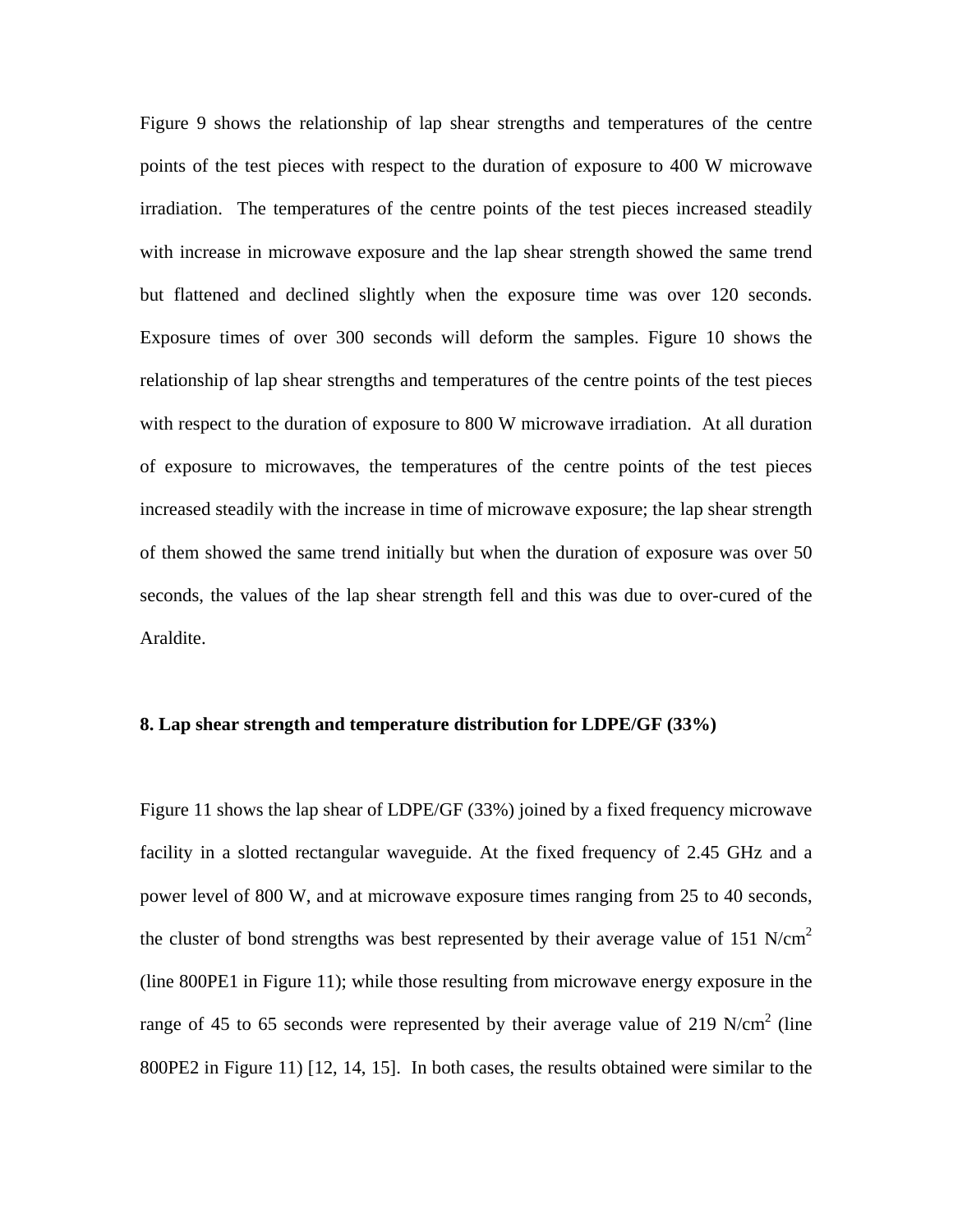work of another researcher using high-density polyethylene [16]. Referring to Figure 12, it is found that at short duration of exposure to microwaves, ie, from 20 to 40 seconds, the temperatures of the centre points of the test pieces increased steadily with the increase in time of microwave exposure but the lap shear strength of them did not showed the same trend and could be represented by the average value line,  $800PE1$  (151 N/cm<sup>2</sup>). Line 800PE1 is only 97 % of the average lap shear strength value of test pieces cured under ambient conditions; it can be argued that the rise in temperature was not significant enough to initiate the rapid curing of the primer. At longer duration of exposure, ie, from 45 to 70 seconds, the temperatures of the centres of the samples increased steadily with the time of exposure, while at the same time the values of the lap shear strength, which were much higher, did increased steadily. They could be represented by the line 800PE2  $(219 \text{ N/cm}^2)$ . When compared with the ambient cured samples, the increase in lap shear strength was 45 % [18]. This means that the amount of microwave energy absorbed and converted into heat by the Araldite was enough to cure it fully in a much shorter time.

Figure 12 shows the relationship of lap shear bond strengths and temperatures of the centre points of the test pieces with respect to the duration of exposure to 400 W microwave irradiation. The temperatures of the centre points of the test pieces increased steadily with increase in microwave exposure and the lap shear strength showed the same trend. However, the difference in maximum and minimum values of the lap shear strength was only 8% and they could be represented by an average value of 185 N/cm<sup>2</sup>. It can be argued that values of the lap shear strength were not high, but the rise in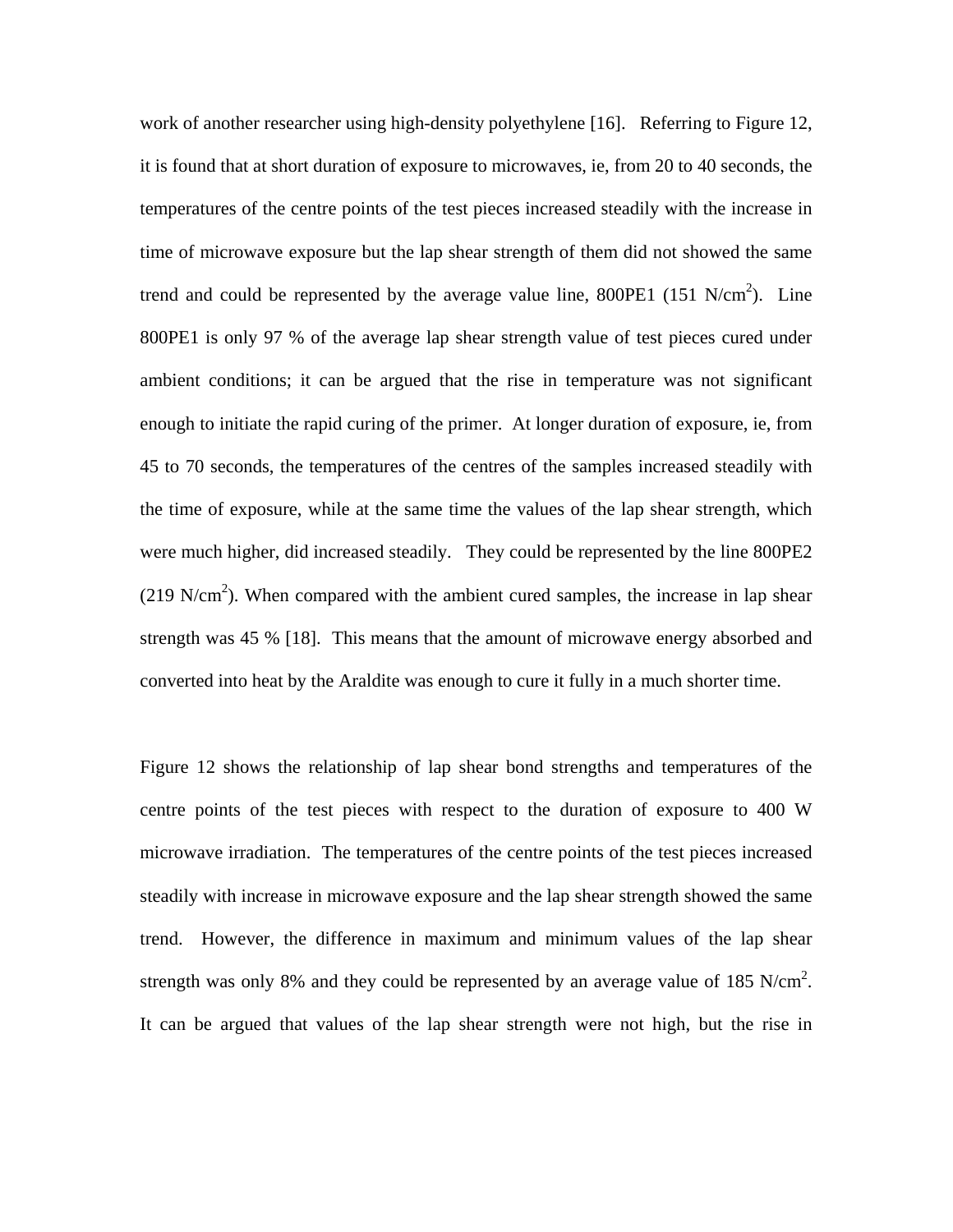temperatures in the test pieces was significant enough to cure the Araldite rapidly [18]. Exposure times of over 240 seconds will deform the samples.

### **Conclusion**

By comparing the heat distribution and lap shear strength of two random glass fibre reinforced thermoplastic matrix composite materials, PS/GF (33%) and LDPE/GF (33%), it can see argued that the loss tangent of the material plays a vital role in the absorption of microwave irradiation. It will determine the characteristics of heat distribution in the samples. The heat flow from the hottest parts (lapped areas) of the samples towards the other parts of the test pieces was negligible in both composite materials because their thermal conductivities were low.

If the loss of a material is low, the longer exposure time to microwaves may not necessarily result in the desired heat distribution and lap shear strength. If the material is very lossy, then the microwave energy will attenuate rapidly with distance into the material. This can be an advantage, if one is trying to heat only a thin layer of material or a coating on a surface. This is the case in this research. However, if one is trying to uniformly heat a thick section of material, this may be a problem, and a lower loss in the material will permit more uniform heating. The more rapid heating possible with microwaves, as compared with conventional thermal sources, derives from the volumetric deposition of energy via microwaves, permitting much more rapid heating of materials without detrimental thermal gradient.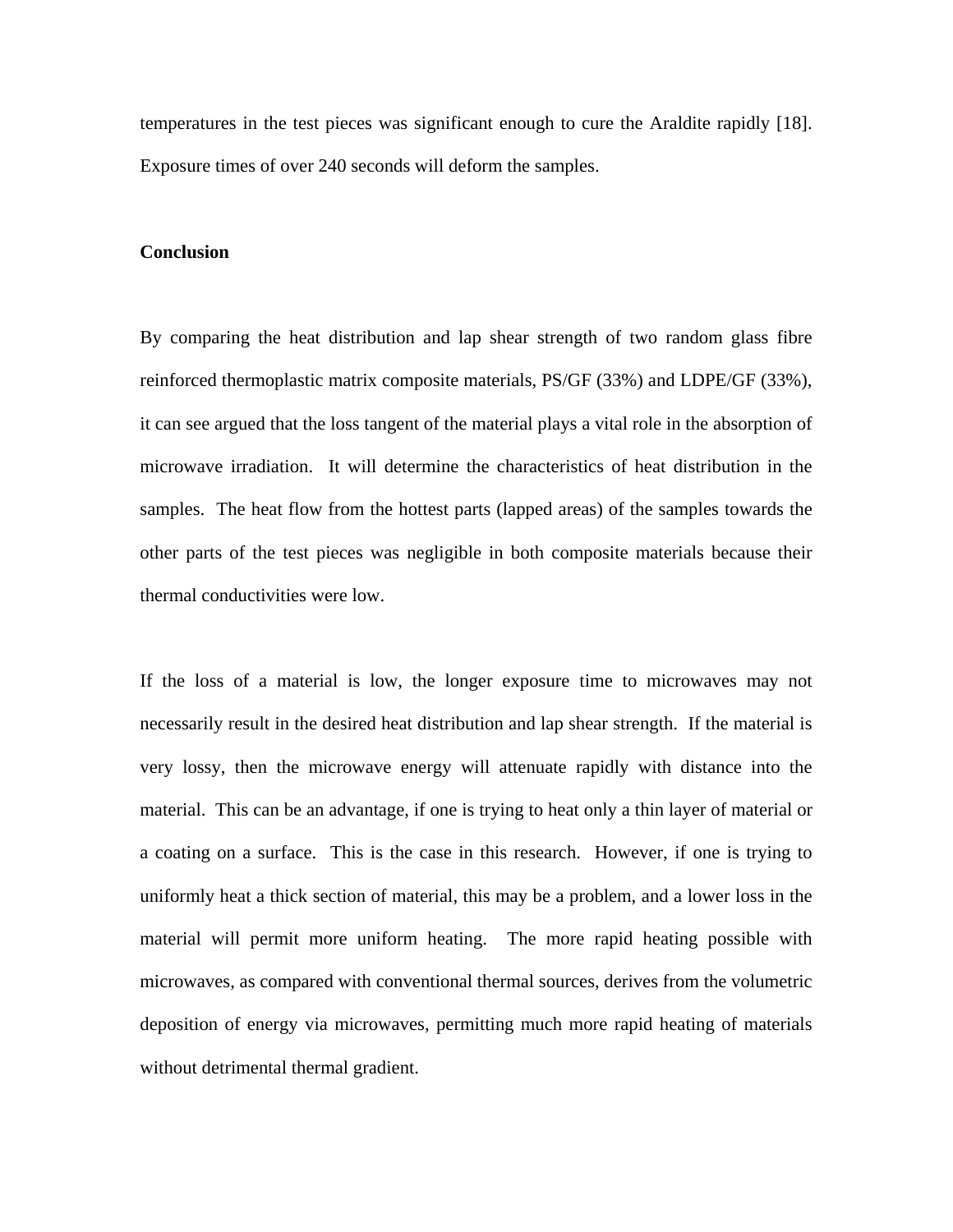## **References**

1. Ku, H.S., Siores, E. and Ball, J.A.R., "Welding of Thermoplastic Composites Using Microwave Energy" Proceedings of CIPR International Symposium, Hong Kong, Vol 2, 612--9, 1997.

2. NRC (National Research Centre), "Microwave Processing of Materials," National Advisory Board Commission on Engineering and Technical Systems, National Research Council, USA, 7, 11--2, 100, 105, 1994.

3. Wu, C.Y. and Benatar, A., "Microwave Joining of HDPE Using Conductive Polyaniline Composites", Proceedings of Society of Plastic Engineers, 50<sup>th</sup> Annual Technical Conference, 1771--4, 1992.

4. San Diego Plastics, Inc, undated, Polyethylene, www.sdplastics.com/polyet.html, 1--4.

5. Shackelford, J.F. (Ed.), The CRC Materials Science and Engineering Handbook, CRC Press, 486, 731—9, 1992.

6. Michaeli, W. Plastic Processing, Carl Hanser Verlag, Munich Vienna New York, 189- 90, 1995.

7. Selleys Araldite, Five Minute Epoxy Adhesive User Instructions, Selleys Chemical, undated.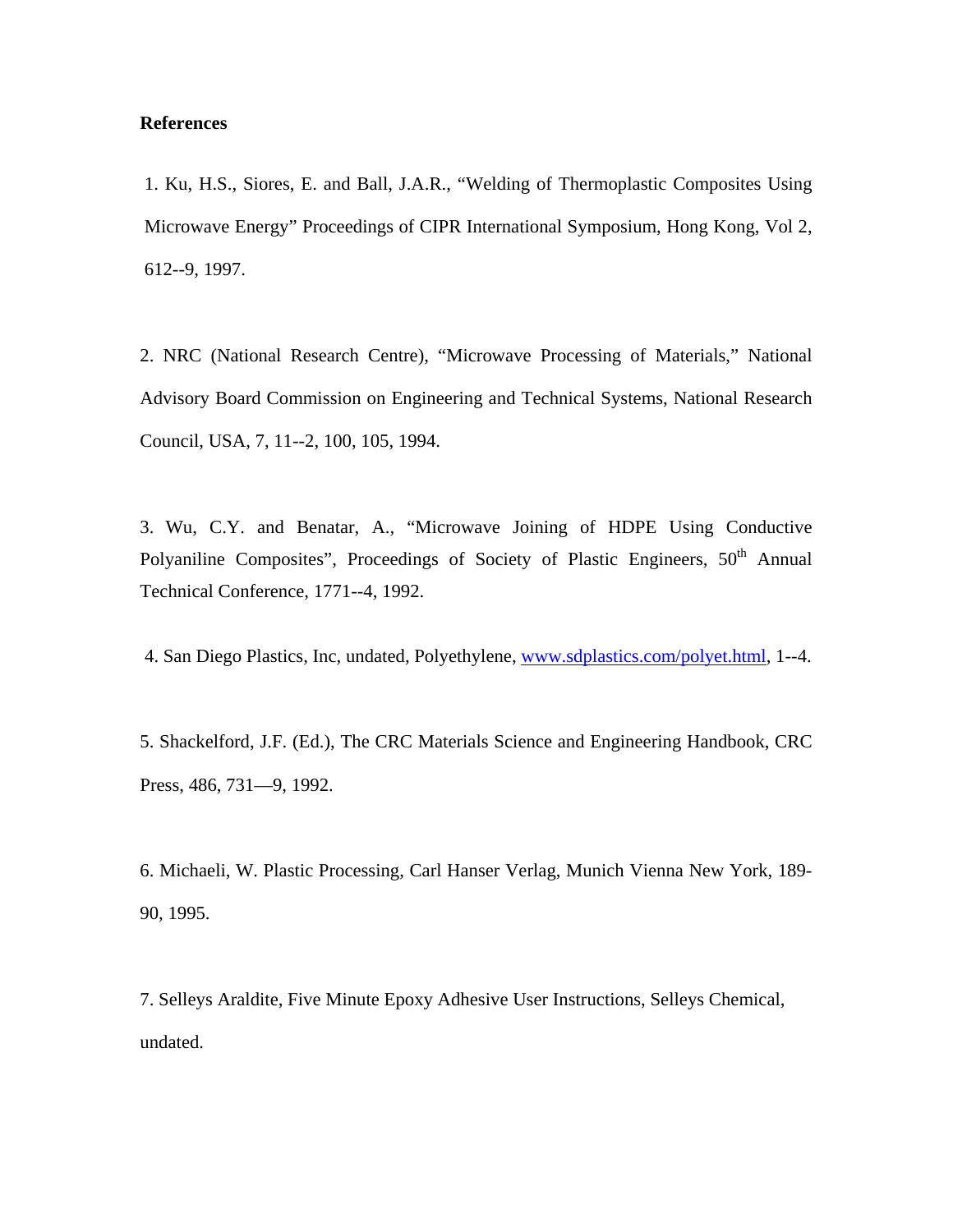8. Breithaupt, J. Understanding Physics for Advanced Level,  $2^{nd}$  ed., U.K., 111--112, 116--118, 1991.

9. Callister, W D, Materials Science and Engineering: An Introduction, 6<sup>th</sup> Ed., U.K. John Wiley and Sons, Inc., 660, 2003.

10. Kreyszig, E. Advanced Engineering Mathematics, 8<sup>th</sup> edition, Wiley, Singapore, 848--851, 1999.

11. Bolton, W. Materials and Their Uses, Butterworth and Heinemann, 128, 1996.

12. Schwartz, M. M. Composite Materials Handbook, 2nd edition, McGraw-Hill, USA, 6.55--56, 1992.

13. Schwartz, M. M. Joining of Composite-matrix Materials, ASM International, USA, 64, 1995.

14.Varadan, V. K. and Varadan, V.V. "Microwave Joining and Repair of Composite Materials", Polymer Engineering and Science, 31:7, 470-- 486, 1991.

15. Ku, H.S., MacRobert, M., Siores, E. and Ball, J.A.R., 2000, "Variable Frequency Microwave Processing of Thermoplastic Matrix Composites," Plastics, Rubber and Composites, 29:6, 278--84, 2000.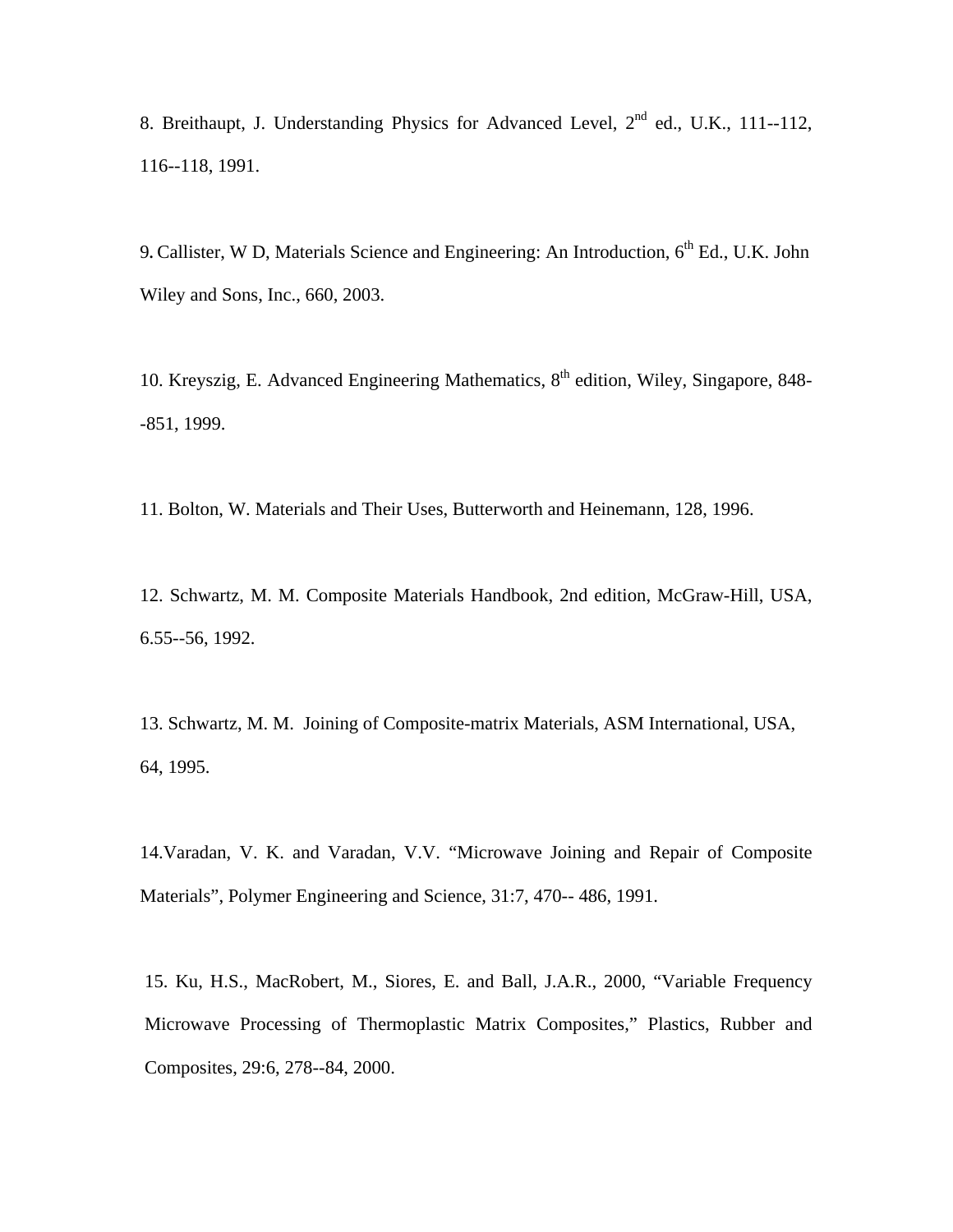16. Siores, E., and Groombridge, P., 1997, "Preliminary Investigations into the use of Microwave Energy for Fast Curing of Adhesively Bonded Joints Formed Using Engineering Thermoplastics," American. Ceramic Society Bulletin, 8, 437-- 44, 1997.

17. Ku, H S, Siores, E and Ball, J A R, "Relationship between Microwave Irradiation and Constituents of Composites during Joining Process," Transactions, The Hong Kong Institution of Engineers, 7:3, 41--9, 2000.

18. Ku, H. S., Siores, E. and Ball, J. A. R. "Welding of Thermoplastic Composite Using Microwave Energy, Proceedings of CIRP International Symposium - Advanced Design and Manufacturing in the Global Manufacturing Era", 2, 612--618, 1997.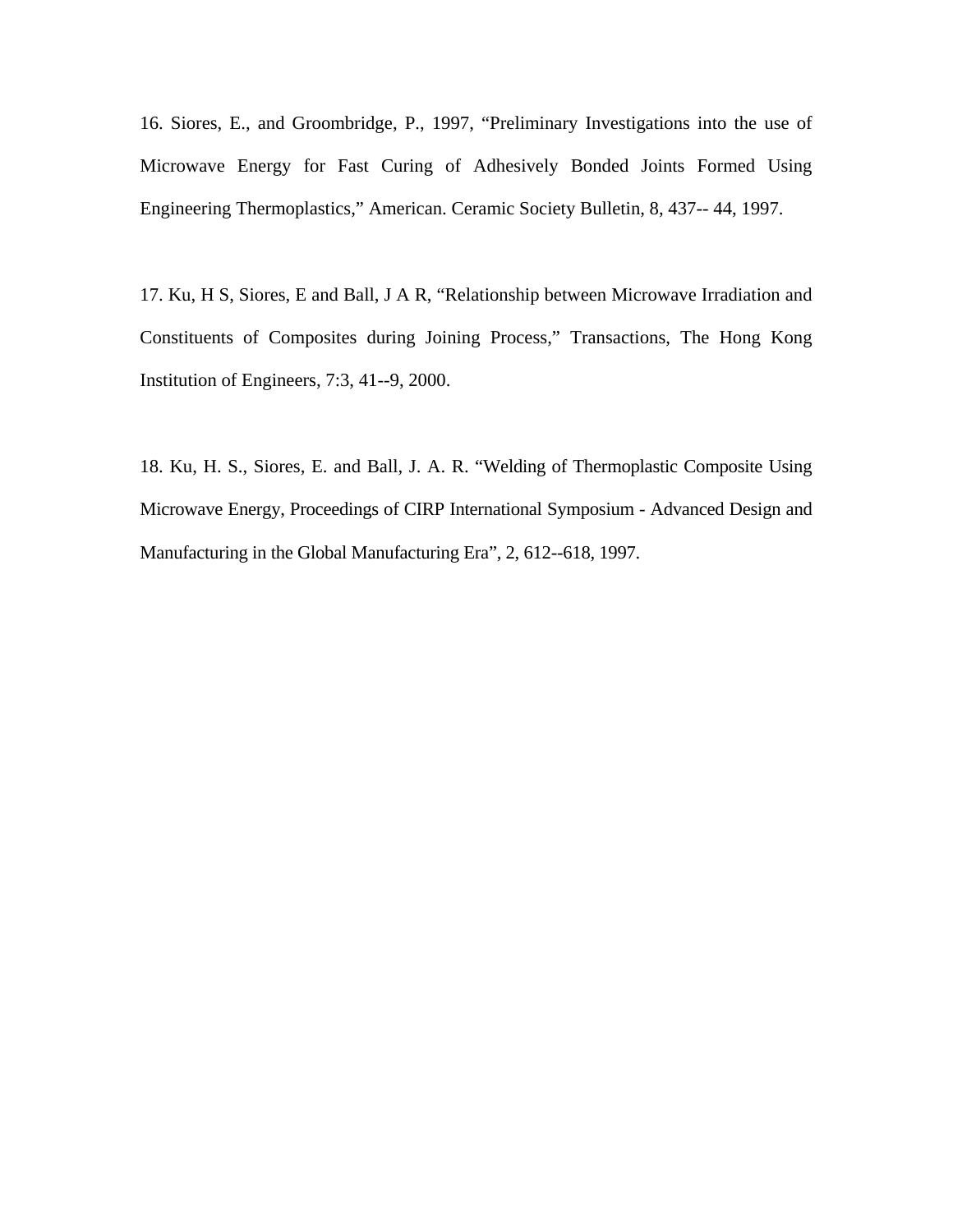

 **Figure 1: Microwave Facilities Configuration**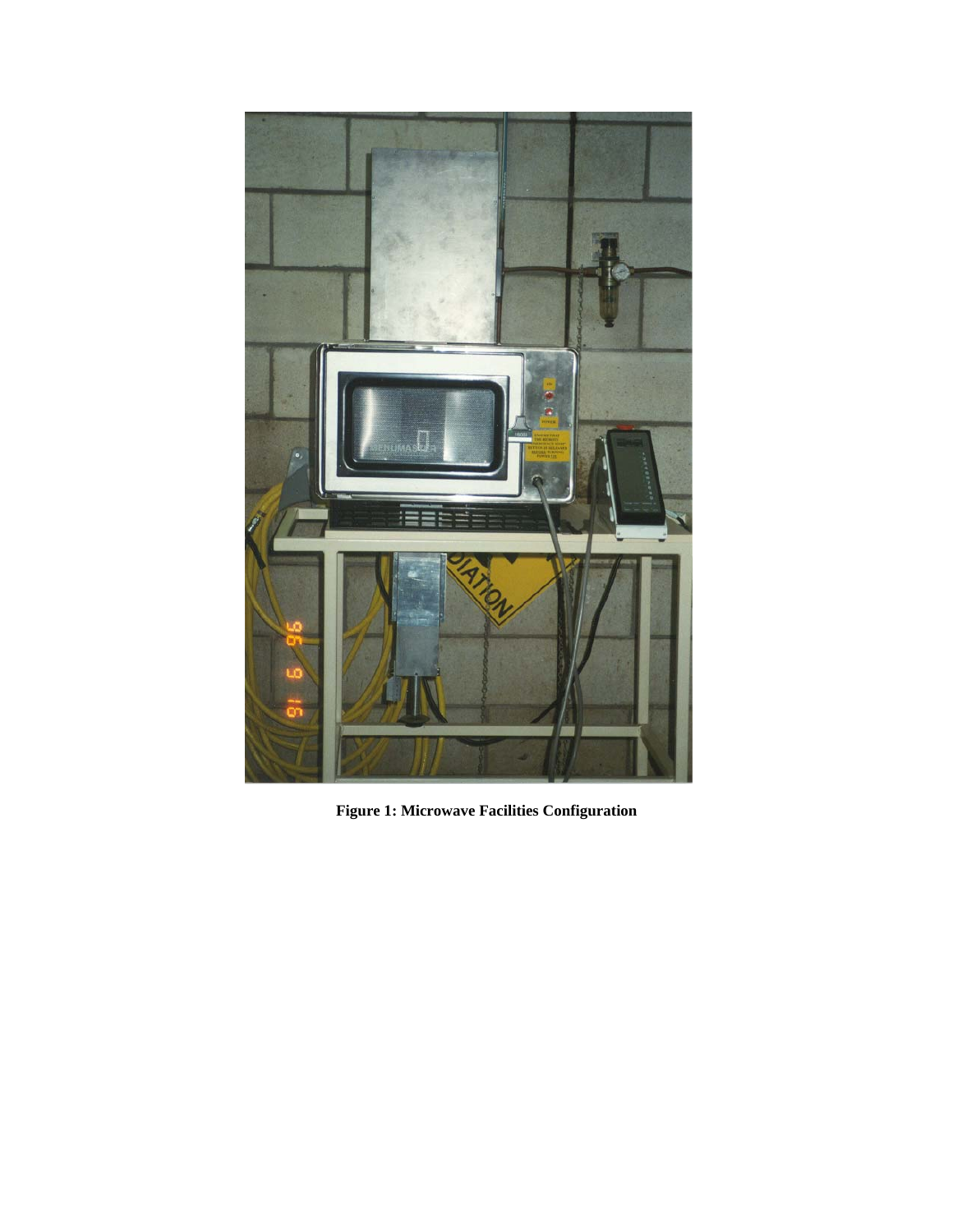

**Figure 2: Locations at which temperature measurements (in the sample) are taken** 



 **Figure 3: Temperature at different locations in samples with different exposure duration to 800 W microwave irradiation**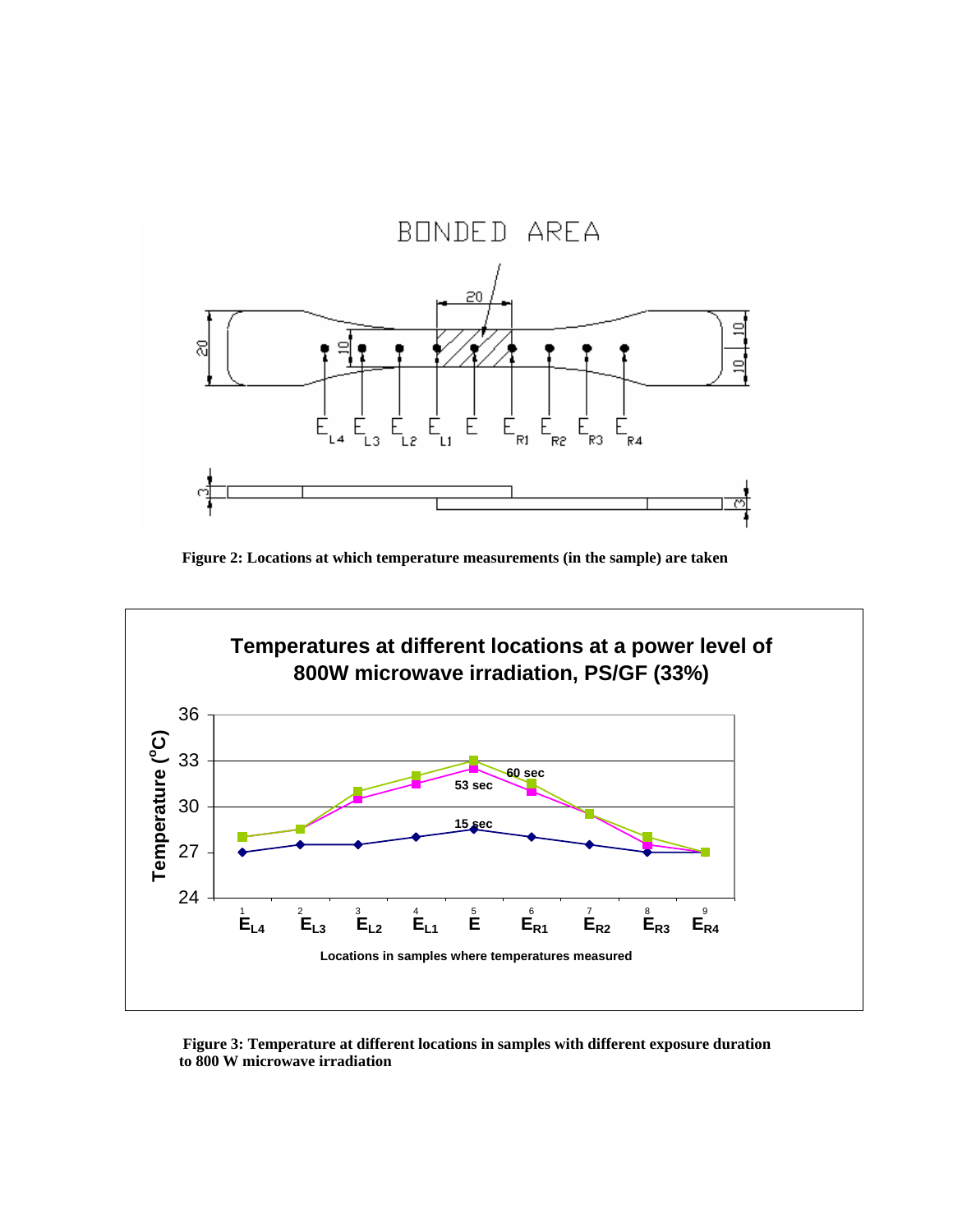

 **Figure 4: Temperature at different locations in samples with different exposure duration to 400 W microwave irradiation**



 **Figure 5: Temperature at different locations in samples with different exposure duration to 800 W microwave irradiation**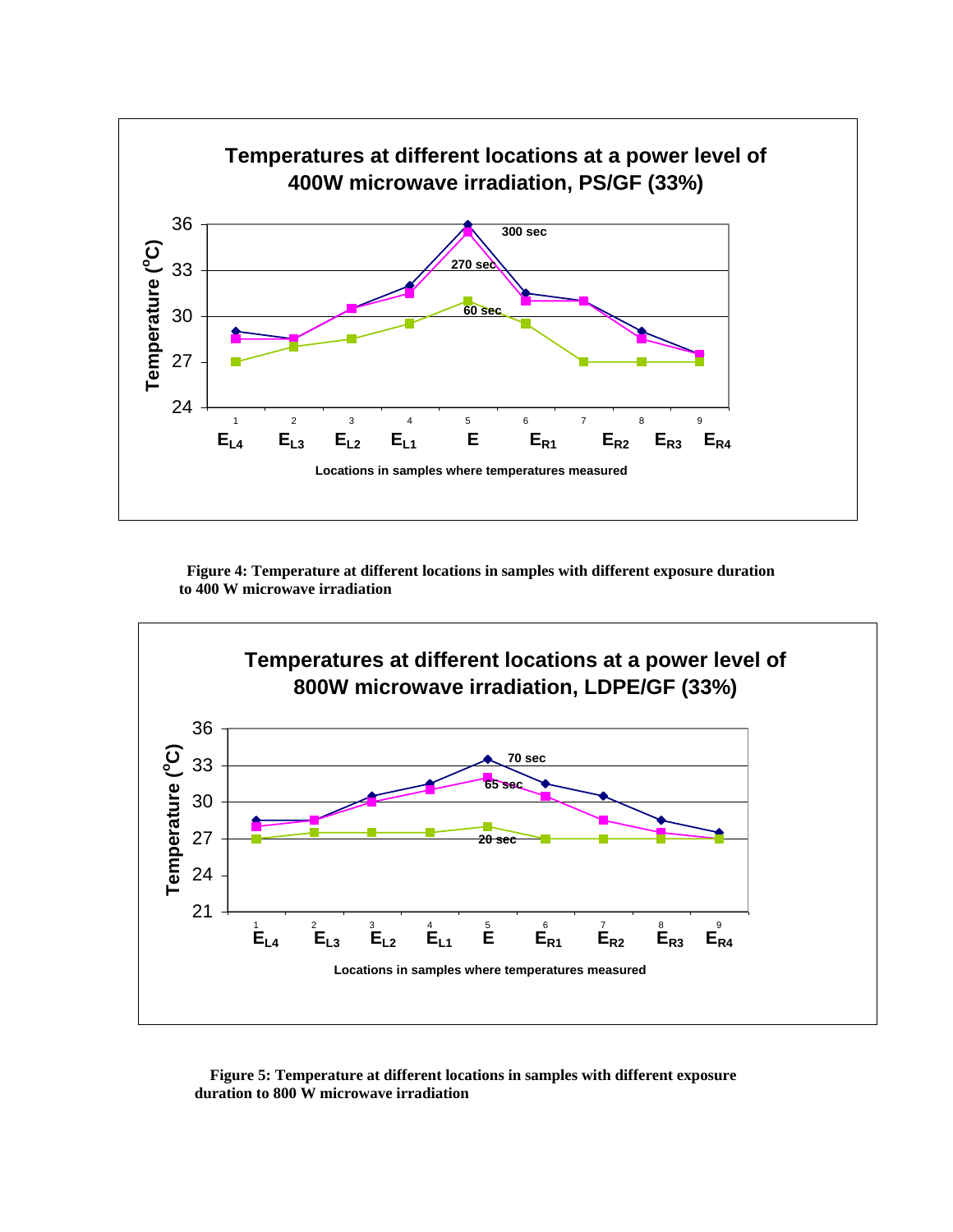

 **Figure 6: Temperature at different locations in samples with different exposure duration to 400 W microwave irradiation** 



 **Figure7: Heat flow in the test pieces**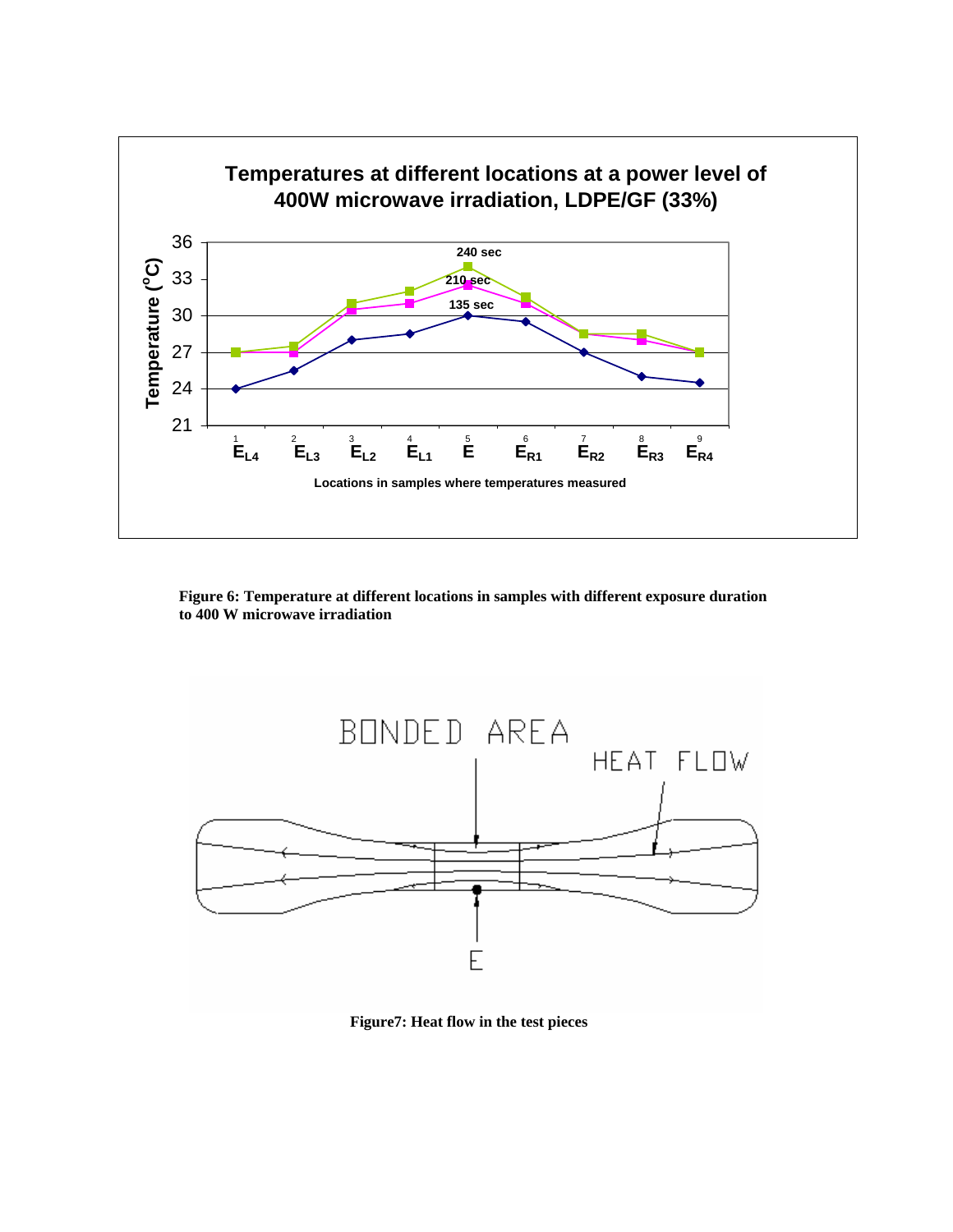

 **Figure 8: Heat flow and temperature gradient of PS/GF (33%) test pieces exposed to a power level of 800 W and a duration of 60 seconds.** 



 **Figure 9: Lap shear bond strength and temperature against time of exposure to microwaves of 400W in the samples of PS/GF (33%)**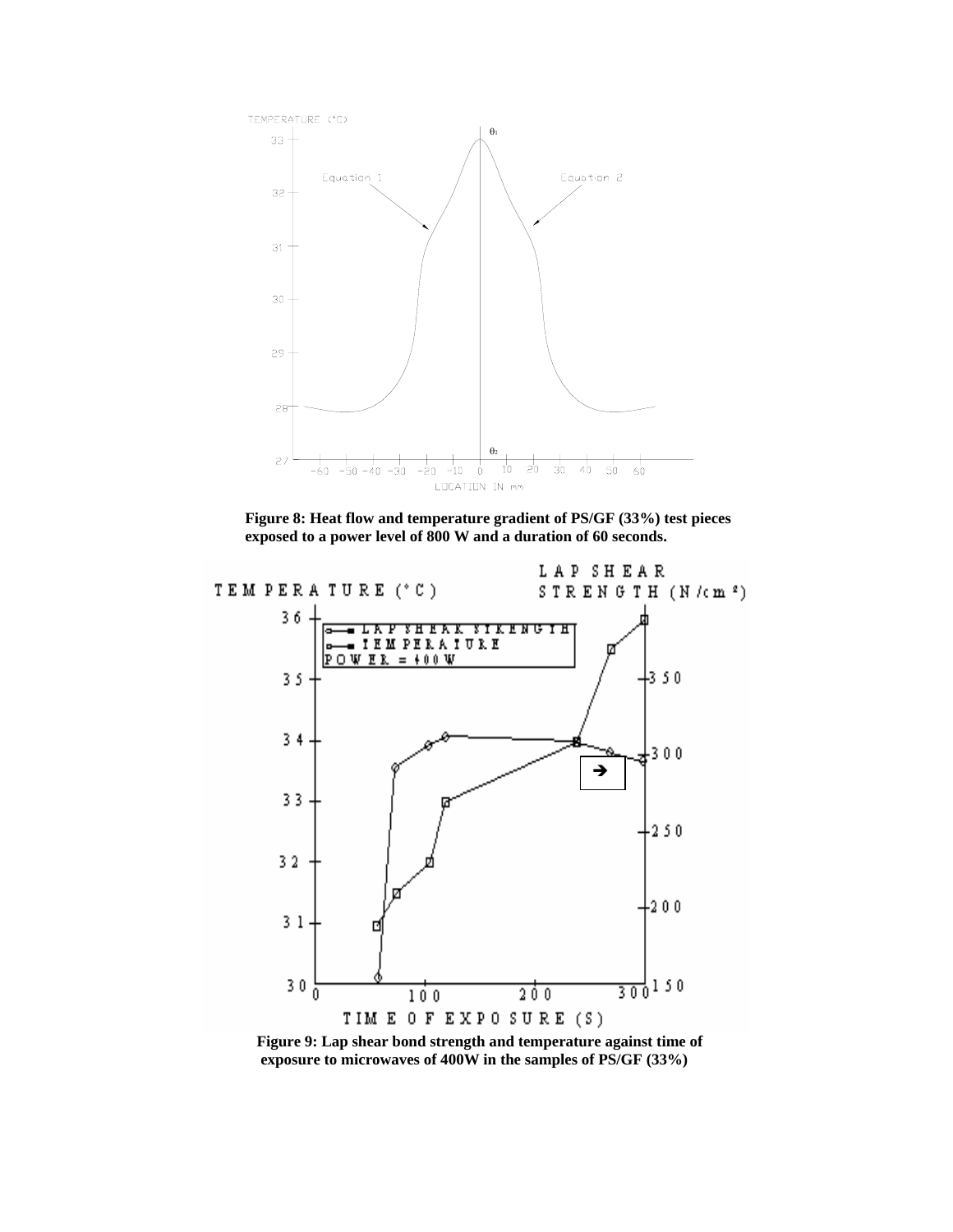

 **Figure 10: Lap shear bond strength and temperature against time of exposure to microwaves of 800W in the samples of PS/GF (33%)** 



 **Figure 11: Lap shear bond strength and temperature against time of exposure to microwaves of 800W in the samples of LDPE/GF (33%)**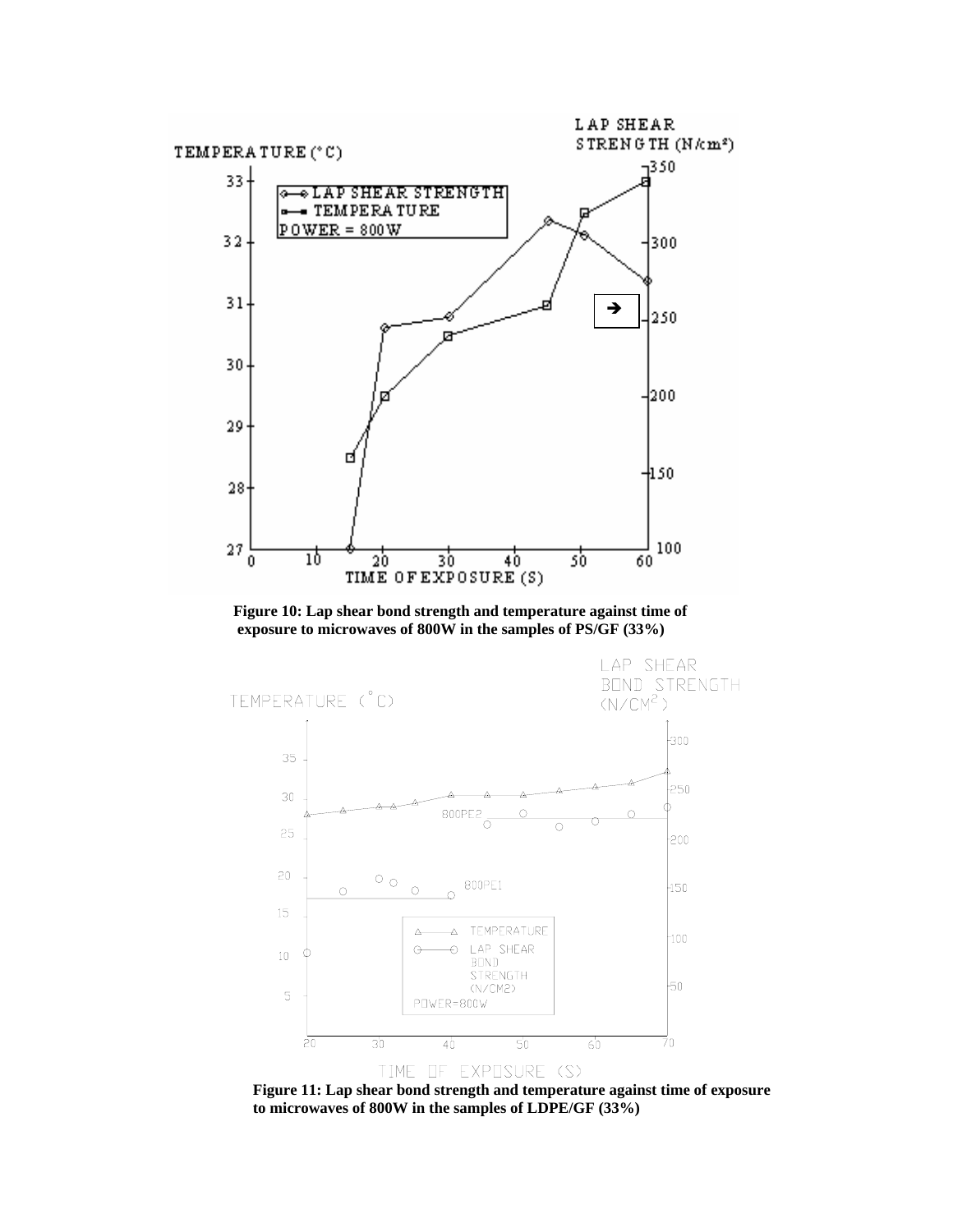

 **Figure 12: Lap shear bond strength and temperature against time of exposure to microwaves of 400W in the samples of LDPE/GF (33%)** 

**Table 1: Volume and Average Temperature of Different Sections of LDPE/GF (33%) PS/GF (33%) Test Pieces respectively** 

| Sections                                                  | Volume $\text{(mm}^3)$ | Average temperature ( $^{\circ}$ C) for Average temperature ( $^{\circ}$ C)<br>LDPE/GF (33%) samples | for PS/GF (33%) samples |
|-----------------------------------------------------------|------------------------|------------------------------------------------------------------------------------------------------|-------------------------|
| Rest on left                                              | 1600                   | 27                                                                                                   | 27.5                    |
| $\mathbb{E}_{\mathsf{L}4}$ and $\mathsf{E}_{\mathsf{L}3}$ | 300                    | 27.75                                                                                                | 28.25                   |
| $E_{L3}$ and $E_{L2}$                                     | 300                    | 29.5                                                                                                 | 29.75                   |
| $E_{L2}$ and $E_{L1}$                                     | 300                    | 31                                                                                                   | 31.5                    |
| $E_{L1}$ and E                                            | 600                    | 32.5                                                                                                 | 32.25                   |
| $E$ and $E_{R1}$                                          | 600                    | 32.5                                                                                                 | 32.25                   |
| $E_{R1}$ and $E_{R2}$                                     | 300                    | 31                                                                                                   | 31.5                    |
| $E_{R2}$ and $E_{R3}$                                     | 300                    | 29.5                                                                                                 | 29.75                   |
| $E_{R3}$ and $E_{R4}$                                     | 300                    | 28                                                                                                   | 28.25                   |
| Rest on right                                             | 1600                   | 27                                                                                                   | 27.5                    |